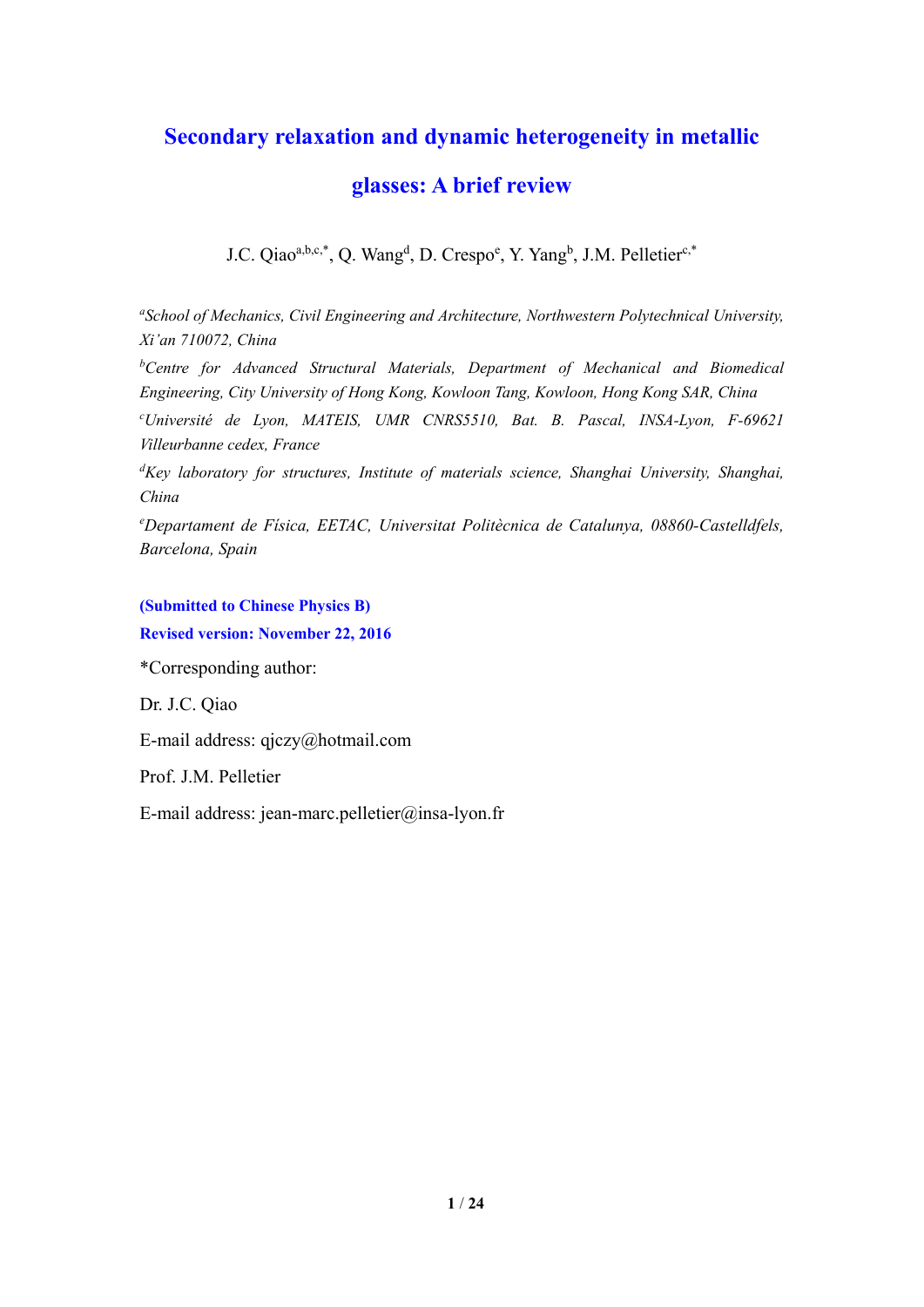Understanding mechanical relaxation, such as primary  $(\alpha)$  and secondary  $(\beta)$  relaxation, is key to unravel the intertwined relation between the atomic dynamics and non-equilibrium thermodynamics in metallic glasses. At a fundamental level, relaxation, plastic deformation, glass transition and crystallization of metallic glasses are intimately linked to each other, which can be related to atomic packing, inter-atomic diffusion and cooperative atom movement. Conceptually,  $\beta$  relaxation is usually associated with structural heterogeneities intrinsic to metallic glasses. However, the details of such structural heterogeneities, being masked by the meta-stable disordered long-range structure, are yet to be understood. In this paper, we briefly review the recent experimental and simulation results that were attempted to elucidate structural heterogeneities in metallic glasses within the framework of  $\beta$ relaxation. In particular, we will discuss the correlation among  $\beta$  relaxation, structural heterogeneity and mechanical properties of metallic glasses.

**Keywords:** Metallic glass; Structural heterogeneity; Mechanical property; Secondary relaxation; Physical model

**PACS**: 64.70.pe, 62.40.+i, 78.55.Qr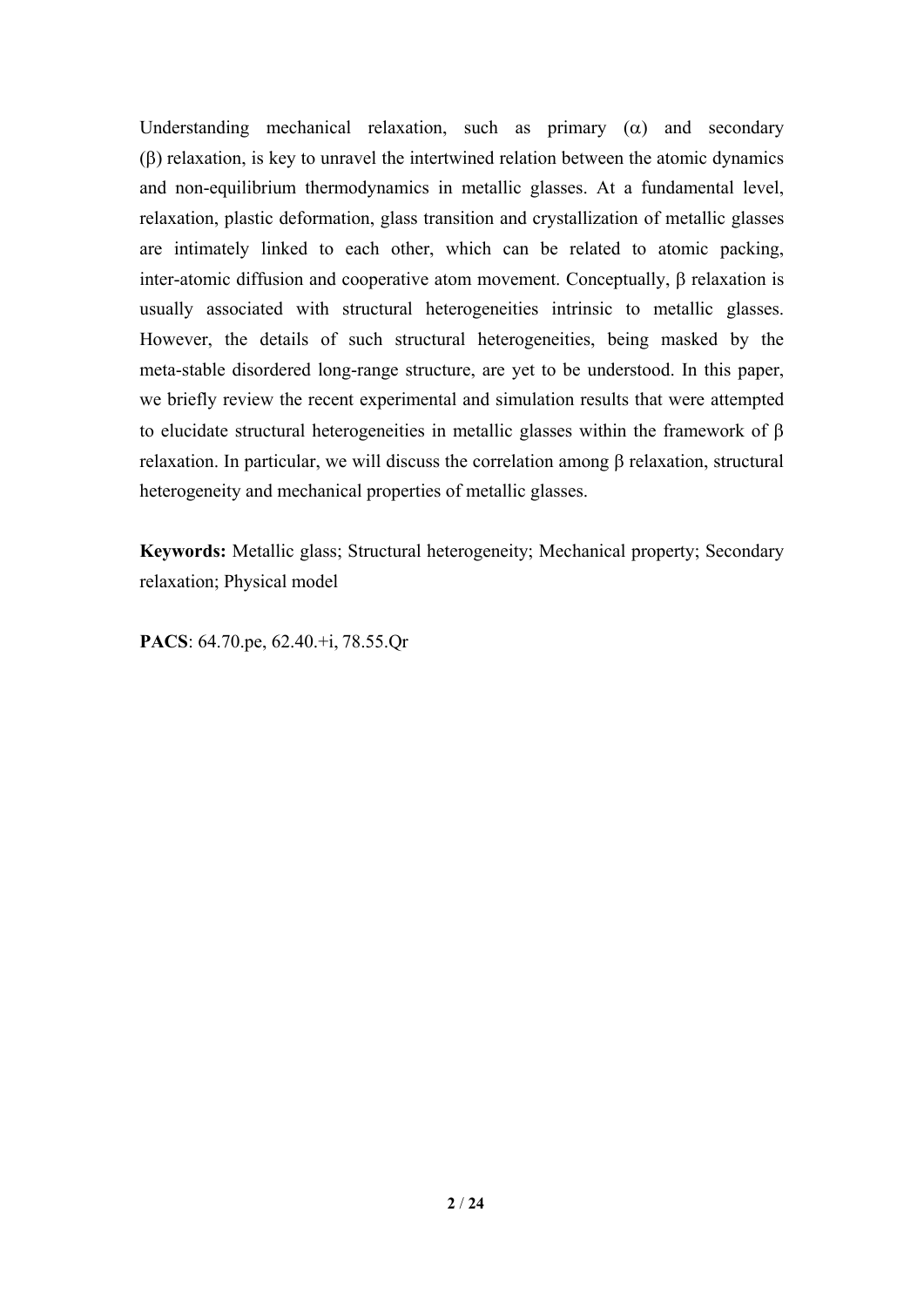# **1. Introduction**

A glassy material is a matter with a disordered structure possessing no long-range translational periodicity. Metallic glasses, also known as amorphous alloys, are relatively newcomers to the family of glassy materials. Metallic glasses are usually obtained by quenching from the melts, which exhibit a unique combination of physical, chemical and mechanical properties due to their intrinsic disordered atomic structure and (or) production route.<sup>[1-5]</sup> As prepared by rapid solidification, metallic glasses are in a non-equilibrium state below the glass transition temperature  $(T_g)$ , which differs from that of their crystalline counterparts.

It is well documented that plastic deformation of conventional crystalline solids is closely connected to intrinsic structural defects (i.e. dislocations and grain boundaries), on the basis of which a theoretical framework of structure-property relations has been well constructed. In contrast to crystalline solids, it is quite difficult to characterize "defects", if any, in a glassy material, such as polymer glass, oxide glass, granular and chalcogenide glass, soft colloidal glass or metallic glass. Conceptually, this is so partly because it is much easier to describe order than disorder. By definition, each construct of a disordered structure is different and the notion of a glass structure is simply an ensemble of many such different disordered structure constructs with equivalent macroscopic properties. In the metallic glass literature, one of the longstanding and central research topics is to establish the structure-property correlation. The relaxation modes in metallic glasses provide an important key to probe "defects" in their amorphous structure and to understand the corresponding structure-property correlation.<sup>[6-10]</sup>

Yet the glass transition is consequence of a relaxation process, designated as primary or  $\alpha$ . The primary relaxation process is a global, structural atomic reordering process, which eventually ends in the glass transition if temperature is increased. However, the intensity of  $\alpha$  relaxation decreases as the glass is undercooled. Well below  $T_g$ , the most important relaxation mode for glassy materials is  $\beta$  relaxation, which is closely connected to localized motions of atoms or molecules. Contrary to other glasses, such as molecular glass, metallic glasses are an "atomic glass" simply made up of individual atoms via isotropic metallic bonding, which constitute a conceptually simpler glass structure. The lack of an intrinsic microstructure in metallic glasses implies that their properties mainly stem from structural disorder. As a consequence, metallic glasses provide a model system to study the various intriguing phenomena in glass science, such as glass dynamics, structural relaxation,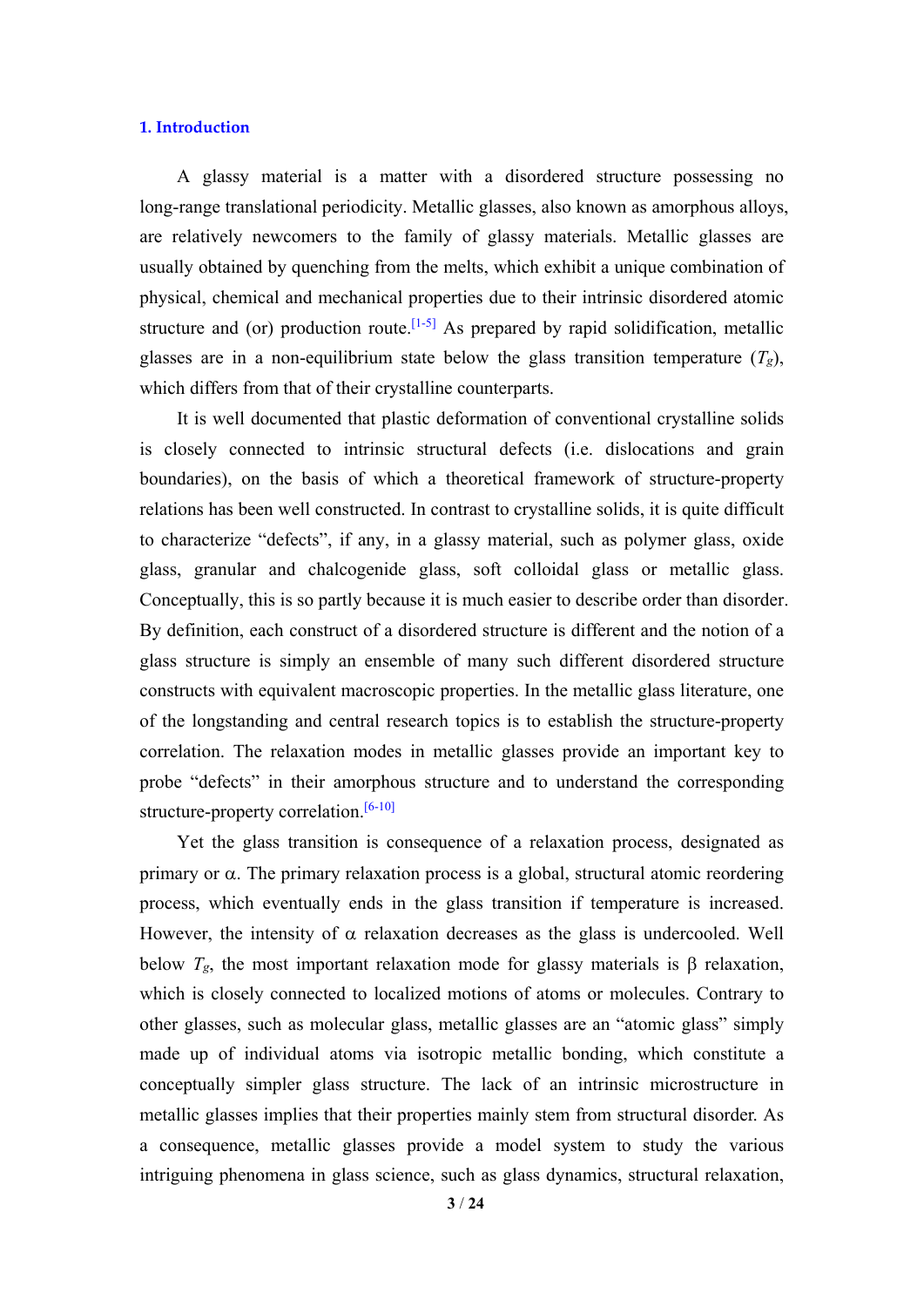crystallization and glass transition. Through the study of metallic glasses, one may not only gain insights into the phenomena of fundamental importance, such as glass transition, but also understand the physical origin of the unique mechanical properties that may drive future engineering applications, such as yield strength, fracture toughness, ductile-to-brittle transition temperature and damping. Nevertheless, it is still challenging as of today to develop a structure-property correlation for metallic glasses.[6,10]

The thermal events of glassy materials always go hand-in-hand with their dynamic features. The typical dynamical features of glassy materials may be summarized as follows: (i) **the non-Arrhenius temperature dependence of viscosity**  $\begin{bmatrix} 11 \end{bmatrix}$ , (i.e. since the steepness of *a* relaxation can be characterized by the fragility parameter *m,* which measures the deviation of a liquid viscosity from an Arrhenius relation,.<sup>[12]</sup> fragile liquids (with large *m* values) usually exhibit pronounced  $\beta$  relaxations in the form of distinct peaks or broad humps, while strong liquids (with small *m* values) display  $\beta$  relaxations as "excess wings". Meanwhile, strong liquids often show an Arrhenius-like behavior whereas fragile ones do not, as shown in **Fig.1(a)**.) (ii) the split of  $\alpha$  and  $\beta$  relaxation, (i.e. although there is one relaxation behavior at a high temperature,  $\alpha$  relaxation becomes "frozen" when the temperature is near  $T_g$ ; however,  $\beta$  relaxation persists below  $T_g$  and is decoupled from  $\alpha$  relaxation. It is important to note that  $\alpha$  relaxation could be described by the Vogel– Fulcher–Tammann (VFT) equation while  $\beta$  relaxation obeys an Arrhenius law (**Fig.1**) **(b)**) (iii) **complex relaxation processes**, (i.e. in general, there are two kinds of atomic cooperative rearrangements which correspond to two types of relaxation processes, i.e. the primary relaxation ( $\alpha$  relaxation) and the secondary relaxation ( $\beta$  relaxation).<sup>[13-15]</sup> As illustrated in Fig.1 (c),  $\alpha$  relaxation prevails within a lower frequency domain ( $\sim$ 10<sup>-2</sup> Hz) while slow  $\beta$  relaxation, as a fast process, prevails within the range from  $10<sup>2</sup>$  to  $10<sup>9</sup>$  Hz. A boson peak can be detected when the frequency further increases to around  $10^{12}$  Hz. Physically,  $\alpha$  relaxation stems from large scale rearrangements of atoms or molecules, being closely related to dynamic glass transition; while  $\beta$ relaxation constitutes the principal source of glass dynamics as  $\alpha$  relaxation disappears below the glass transition temperature *Tg*.) (iv) **non-exponential relaxation dynamics**. (i.e. it is widely accepted that the relaxation dynamics in amorphous materials displays a typical non-exponential behavior, which could be described by Kohlrausch-Williams-Watts (KWW) equation (as shown in **Fig.1 (d)**).

Many recent investigations have revealed that structural or dynamical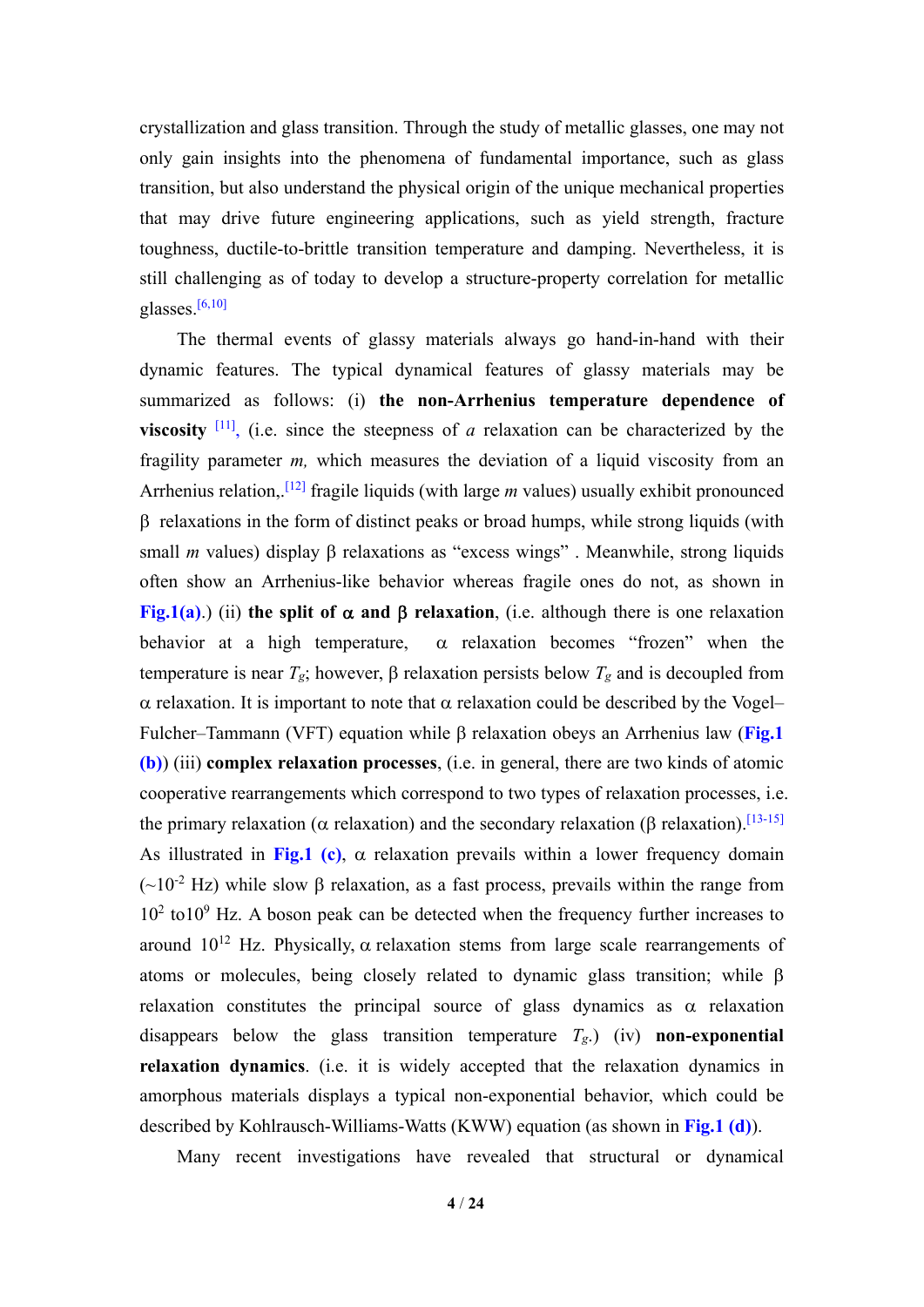heterogeneities are intrinsic to metallic glasses.<sup>[4]</sup> The correlation between the  $\beta$ relaxation and structural heterogeneities is one of the challenging issues in glassy physics. In this paper, we briefly review the recent advances in the research on secondary relaxation in metallic glasses. In Section 2 and Section 3, we discuss the state-of-art research on the relaxation behaviors (i.e. the slow and fast  $\beta$  relaxations) of metallic glasses of metallic glasses. In Section 4, we review the various connections among mechanical properties, physical properties and relaxations in metallic glasses. Finally, we give general conclusions and an outlook for the research of mechanical relaxations in metallic glasses.

#### **2. Slow relaxation of metallic glasses**

When a glass forming liquid is cooled fast enough below its melting point, crystallization is inhibited and the liquid undergoes supercooling. The relaxation time of the supercooled liquid increases dramatically in the supercooled temperature region until it becomes so large that the liquid fails to flow on an experimental timescale, thereby leading to glass transition. From a kinetic viewpoint, one may argue that glass transition is purely of a kinetic origin, involving no actual phase transition. Therefore, the atomic structure remains unaltered with only the timescale for atomic movements increasing with supercooling. In such a case, relaxation phenomena can be regarded as a manifestation of the kinetic behavior in a frozen liquid. The atomic movement is *global* in the liquid state while constrained or local in the glass state.

Dynamical mechanical analysis, also called mechanical spectroscopy, is a powerful tool to investigate the mechanical relaxation behavior of metallic glasses. The complex shear modulus ( $G = G'+iG''$ ) is usually obtained with the storage (G') and loss (G") shear modulus. The loss factor (also named as internal friction) tan  $\delta$  =  $G''/G'$  can be also extracted. Early studies on the dynamic characteristics of Pd- $^{[18,19]}$ , Fe-, and Co-based metallic glasses  $[20,21]$  varied with physical aging or crystallization. Because those prior measurements were carried out over a wide temperature range, from low temperatures to the glass transition temperature, the activation energy of internal friction can be estimated, falling in the range of 0.5-1.5 eV. The observed internal friction was then considered to result from the diffusion of constituent atoms. Morito *et al.* examined the effect of heat treatment on internal friction and the Curie point of the Fe-Ni-Cr-P-B amorphous alloys, which showed that these alloys underwent a reversible change among various metastable states. In addition, they proposed that the change in internal friction during an isochronal heating process stemmed from an activation-energy distribution of the relaxation process in a glass structure.[22]

In the 1990s, a series of metallic glasses, such as La-based and Zr-based systems,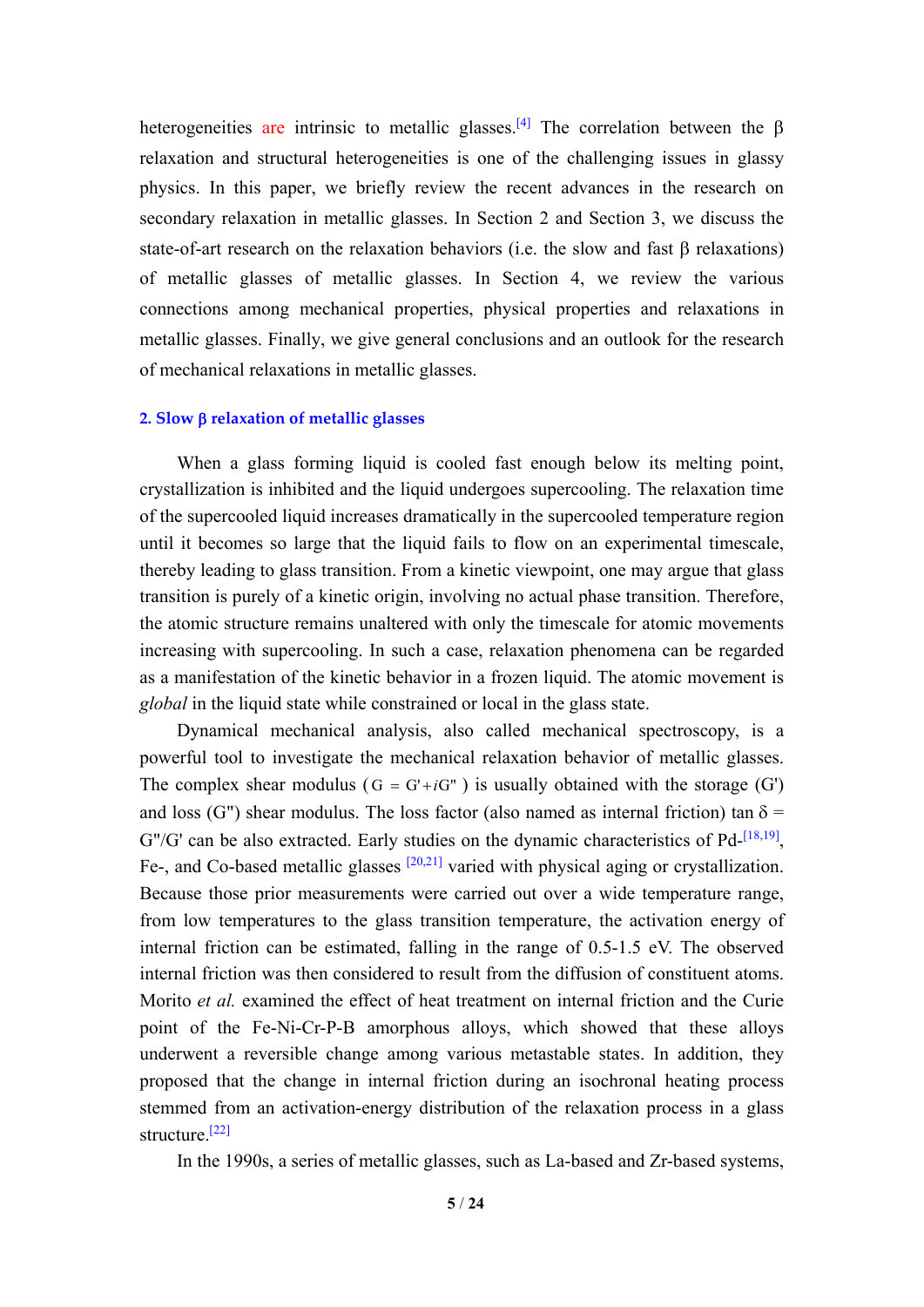were developed following Inoue et al. and Johnson *et al*, which exhibited high thermal stability in the supercooled liquid state.[23-25] Okumura *et al.* were the first to identify a dynamic glass transition phenomenon in these metallic glasses and also reported sub- $T_g$  relaxation.<sup>[26-28]</sup> Subsequently, Perera *et al.* measured the activation energy and/or relaxation time distribution for the Pt-Ni-P, Pd-Ni-P, and Zr-Ti-Cu-Ni-Be metallic glasses.<sup>[29,30]</sup> Pelletier *et al.* showed that the dynamic glass transition and sub*-T*g relaxation observed in the Pd-Ni-Cu-P alloys were equivalent to the  $\alpha$  and  $\beta$  relaxations, respectively, as observed in other glasses.<sup>[31]</sup>

**Fig.2** (a) shows the storage modulus *G'* and the loss modulus *G''* as a function of temperature in a typical  $La<sub>60</sub>Ni<sub>15</sub>Al<sub>25</sub>$  metallic glass.<sup>[32]</sup> The features of the dynamic mechanical behaviors of the La<sub>60</sub>N<sub>115</sub>Al<sub>25</sub> metallic glass can be described as follows. (i) At temperatures below 450 K, the material stays in the amorphous state and the storage modulus G′ remains nearly constant and high whereas G″ is negligibly low. This is a temperature range that corresponds a typical elastic behavior of the metallic glass. Interestingly, a secondary peak is observed in the loss modulus G″, around 360 K, being accompanied by a slight decrease in the storage modulus G′. These slight variations are typical of a secondary  $\beta$  relaxation for amorphous materials. (ii) At intermediate temperatures, G′ decreases strongly while G″ reaches a maximum value. This corresponds to the so-called main or  $\alpha$  relaxation. The  $\alpha$  relaxation is connected to a dynamic glass transition process in amorphous materials. (iii) At higher temperature (above about 500 $K$ ), crystallization occurs, which causes a large increase in the storage modulus G′ and a maximum in the loss modulus G″

Fundamentally, the  $\alpha$  and  $\beta$  relaxations of glassy materials are temperature and frequency (or time) dependent. As mentioned above, the  $\alpha$  relaxation time shows a non-Arrhenius temperature dependence, while the  $\beta$  relaxation time shows an Arrhenius behavior over a wide range of temperatures. They approach to each other with increasing temperature and frequency. The mode coupling theory predicts that these two relaxations merge into a single relaxation termed " $\alpha$ -process" in a crossover region. In polymer glasses, the merging phenomenon can be well observed e.g. by dielectric spectroscopy.<sup>[33]</sup> In metallic glasses, the merging of  $\alpha$  and  $\beta$  relaxation is always impeded by crystallization at a high temperature. For this reason, no direct experimental observation of the merging between them is reported for metallic glasses.

The prominent peak of β relaxation in La-based metallic glasses allows one to obtain the activation energy based on the Arrhenius equation. The information one can obtain in this manner the apparent activation energy of the β relaxation in amorphous materials can be calculated from the Arrhenius equation: *f* = *f*∞ exp(−*U*β/*RT*), where *R* is the gas constant, and *f*∞ is a pre-factor equal to the high temperature limit of the frequency. With the Arrhenius equation, one can extract the activation energy of the β relaxation of metallic glasses using the Kissinger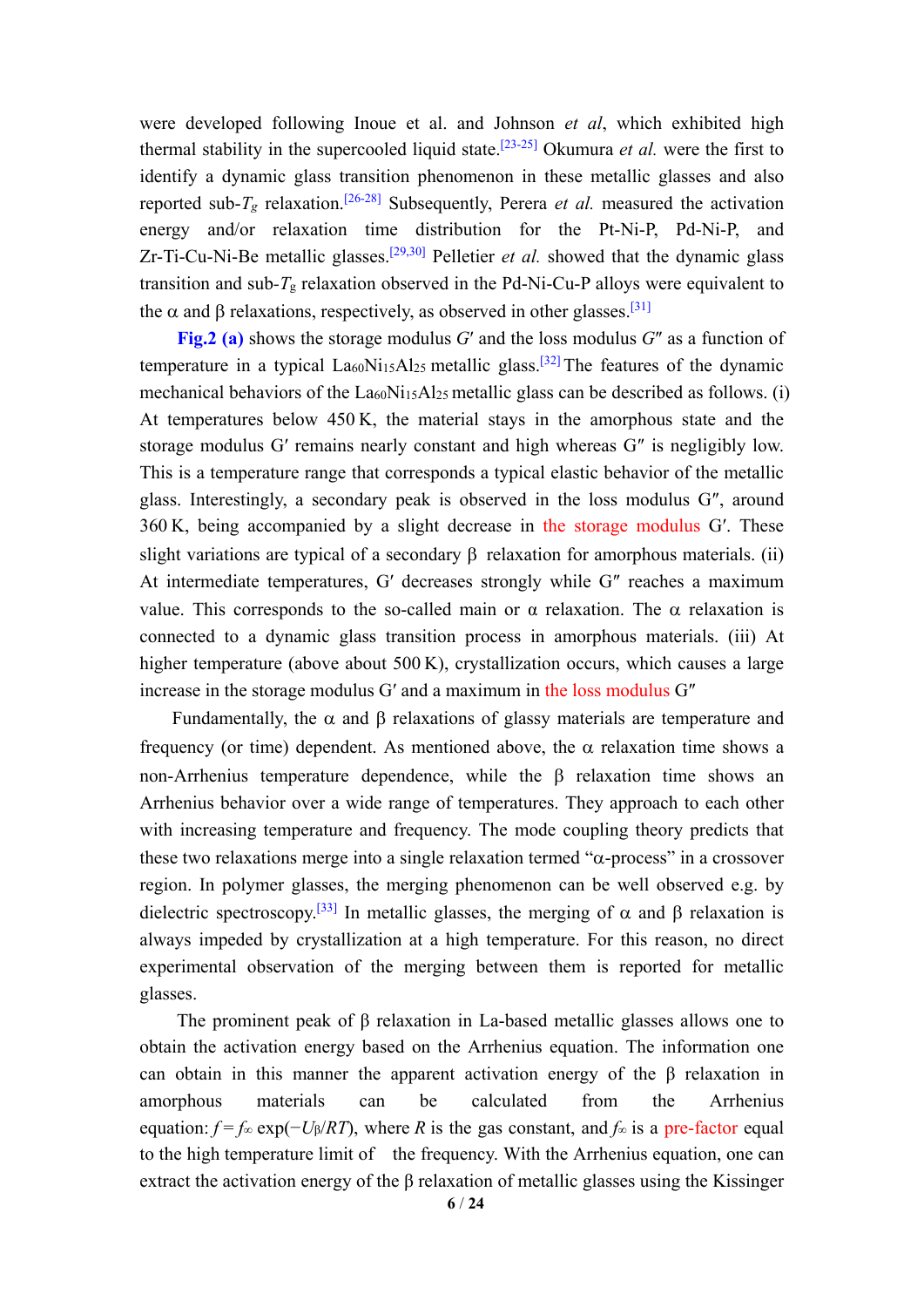method  $[34]$ . The activation energy of  $\beta$  relaxation (or excess wing) determined this way for metallic glasses generally obeys  $U_B \sim 26RT_g$ , as for organic glass liquid formers and other glassy materials.<sup>[35-38]</sup> This result is important, which supports the proposal from the cooperative shear model that the shape of the potential landscape associated with  $\beta$  relaxation should be similar to that with  $\alpha$  relaxation. As this scaling relation holds for non-metallic glasses, Ngai *et al.* provided an alternative explanation from the perspective of coupling model  $[32]$ . Aside from humps,  $\beta$  relaxation of glassy materials also manifests as an excess wing on the mechanical spectroscopy. Many previous publications demonstrated that  $\beta$ relaxation and  $\alpha$  relaxation are the universal characteristics of glassy materials [4,6,7,10].

Contrary to La-based and Pd-based metallic glasses, the Zr-based metallic glass exhibits another form of secondary relaxation according to Rösner *et al.*,<sup>[39]</sup> the so-called excess wing at the high-frequency side (low-temperature side) of the dynamic  $\alpha$  relaxation peak – as shown in **Fig.2(b)** <sup>[11]</sup>). Thereafter, Ngai theoretically demonstrated that the  $\beta$  relaxation of the Zr-Al-Cu alloy can occur at the temperature and/or frequency region where an excess wing is observed, which supported the idea of Rösner *et al*.<sup>[40]</sup> Subsequently, Zhao *et al.* reported that, depending on the coupling strength (difference in activation energy) of Johari-Goldstein (JG) relaxation and  $\alpha$ relaxation, the JG relaxation of glassy materials is either distinctly isolated and observed as slow  $\beta$  relaxation, or partially covered by  $\alpha$  relaxation and observed as an excess wing. These behaviors are strongly dependent on the fragility of the supercooled liquid.<sup>[41]</sup>

Generally, a higher activation energy is required to activate local atomic motions with a higher peak temperatures  $T_{\beta p}$  in metallic glasses, which follows the empirical relationship,  $U_\beta \approx 33(\pm 1)RT_{\beta p}$ . It was found that the peak temperatures  $T_{\beta p}$  of the  $\beta$ relaxation increases almost linearly with its activation energy  $U_{\beta}$  (inset of **Fig.2 (c)**).<sup>[11]</sup> Interestingly, this scaling behavior of metallic glasses is in good agreement with that of amorphous polymers, i.e.  $U_{\beta} \approx 31.5RT_{\beta p}$  (at the driving frequency of 1 Hz). This correlation between  $U_{\beta}$  and  $T_{\beta p}$  suggests that the high *T* limit,  $f_{\text{max}}$ , might be approximately the same ( $\approx 2 \times 10^{14}$  Hz) for all metallic glasses. Moreover, many previous investigations indicated that  $\beta$  relaxation acts as a precursor to the  $\alpha$ relaxation.<sup>[4,14]</sup> Based on the activation energy of  $\alpha$  relaxation U<sub> $\alpha$ </sub> and  $\beta$  relaxation U<sub> $\beta$ </sub> obtained for typical metallic glasses, the ratio of  $U_{\alpha}/U_{\beta}$  is seen ranging from 3 to 8.  $[16,42,43]$  In general,  $\beta$  relaxation is strongly compositional dependent  $[44]$ , sometimes manifesting as a pronounced peak, sometimes as an "excess wing" or even a "shoulder".

Next, let us discuss the micro-alloying effect on the  $\beta$  relaxation in metallic glasses. The temperature dependence of the loss modulus  $G''/ G''_{max}$  ( $G''_{max}$  is the loss modulus at the peak of  $\alpha$  relaxation) of the Cu<sub>46</sub>Z<sub>r47-x</sub>Al<sub>7</sub>D<sub>y<sub>x</sub></sub> (x=0, 0.5, 1, 2 and 4)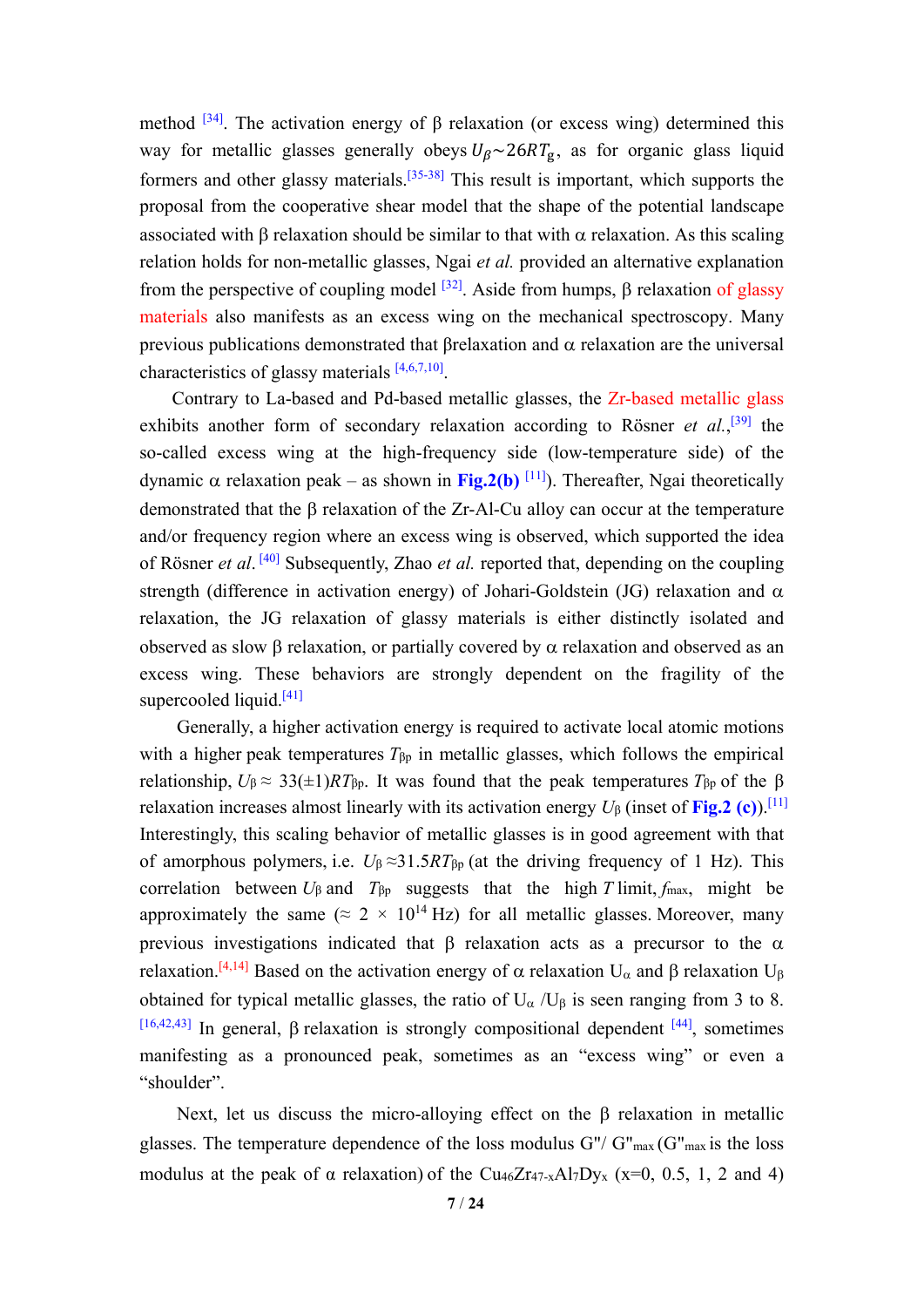bulk metallic glasses is shown in **Fig.3** (a).<sup>[45]</sup> Clearly, the  $\beta$  relaxation of  $Cu<sub>46</sub>Zr<sub>47-x</sub>A<sub>17</sub>Dy<sub>x</sub>$  is suppressed by increasing the content of Dy. From a mixing enthalpy point of view, large and similar negative values of the mixing enthalpy between the constituent atom pairs favour pronounced  $\beta$  relaxation in metallic glasses  $[44,46,47]$  while positive or significant mismatch in the enthalpy of mixing suppresses B relaxation. On the basis of the empirical rules for determination  $\Delta H_{mix}$ , the mixing enthalpy of Cu46Zr47-xAl7Dyx metallic glasses can be estimated, as shown in **Fig.3 (b)**. [45] A similar behaviour was verified for the Pd-based and La-based metallic glass systems in which B relaxation tends to be suppressed with the increasing concentration of Ni, the element causing a large mixing enthalpy mismatch.  $[44,46,47]$ 

Structural relaxation like physical aging and rejuvenation is an intrinsic feature of glassy materials, which originates from local processes that causes the whole system migrating into a more energetically stable state  $[49-51]$ . In practice, glasses with enhanced thermodynamic and kinetic stability are attractive for both scientific research and engineering applications. **Fig.4** shows the evolution of the loss factor tan  $\delta$  with temperature during a continuous heating of cold-rolled samples. [48] It is important to note that the higher is the cold-rolling ratio the higher is the loss factor. In comparison with physical aging, cold-rolling introduces heterogeneities and leads to the rejuvenation of metallic glasses. In this scenario, one can anticipate that atomic mobility is increased by plastic deformation; in other words, local dynamic heterogeneities are enhanced during cold-rolling.

Regarding the structural origin of  $\beta$  relaxation and its relationship with the  $\alpha$  relaxation, Stevenson *et al.* suggested that  $\alpha$  relaxation takes place through the activated events involving compact regions, while  $\beta$  relaxation is governed by more ramified, string-like or percolation-like clusters of particles. <sup>[52]</sup> Indeed  $\beta$  relaxation and  $\alpha$  relaxation are usually correlated. As discussed previously,  $\alpha$  and  $\beta$  relaxation seen in various glass materials are closely correlated, and the origin of this correlation is of fundamental importance, which, once understood, could help elucidate the complicated glass dynamics in glassy materials. Two important theories emerged in the past to explain the origin of  $\beta$  relaxation. On the one hand, Williams and Watts proposed that  $\beta$  relaxation is caused by the slight re-orientational motion of all atoms.[53] On the other hand, Johari and Goldstein proposed that it is caused by the re-orientational motion of atoms or a group of atoms in a loosely packed region.<sup>[54,55]</sup> The internal friction of metallic glass associated with  $\beta$  relaxation was observed even by the mechanical methods that usually do not cause the re-orientational motion of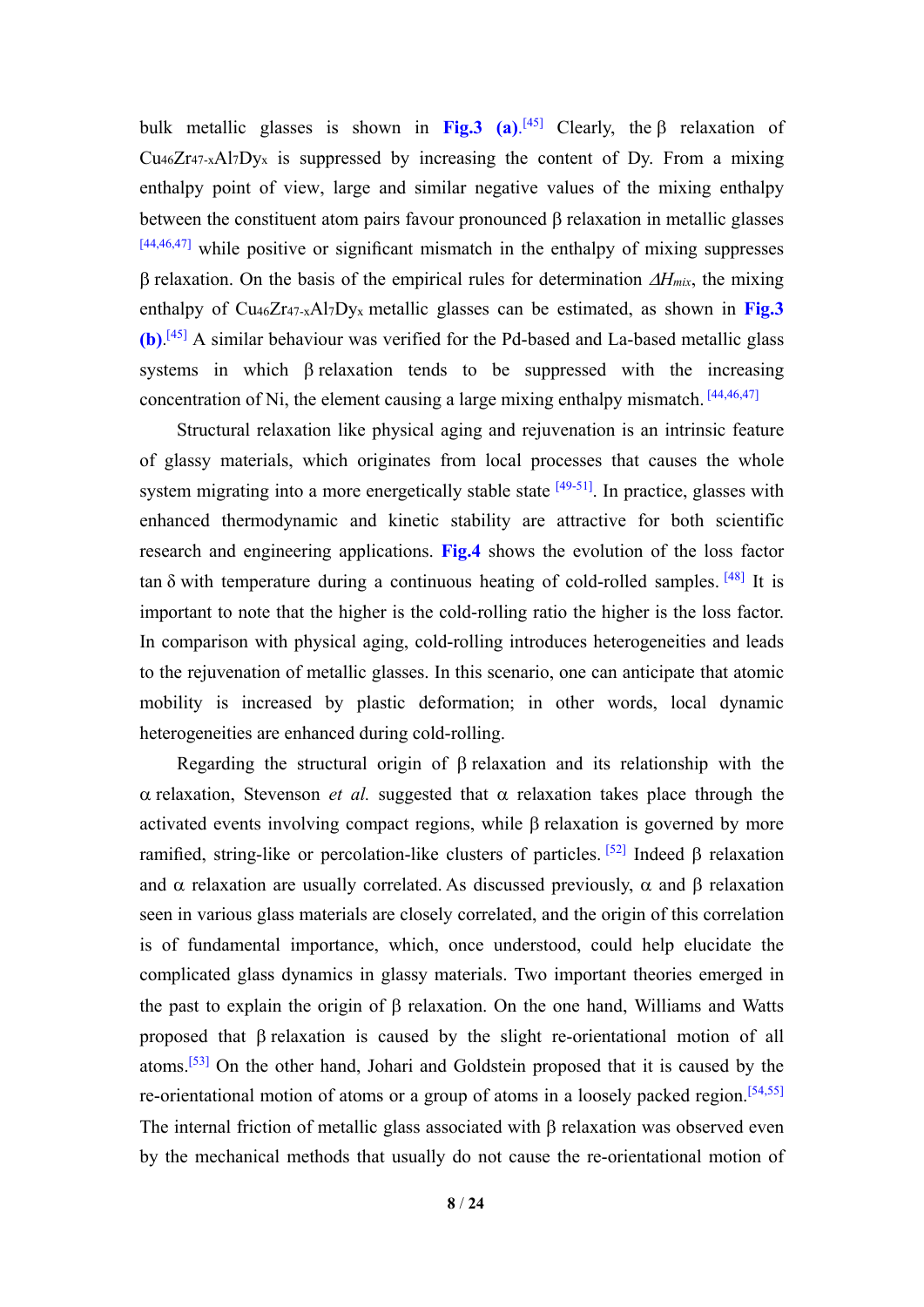atoms. Moreover, this relaxation does not result in the distinct creep of an entire sample. From these facts, Johari claimed that  $\beta$  relaxation is essentially due to the translational motion of atoms and is equivalent to the JG relaxation generated in an "island of mobility."[56] In light of this, Ichitsubo *et al.* [57] demonstrated that, by activating  $\beta$  relaxation through an ultrasonic heat treatment, a Pd-Ni-Cu-P metallic glass can be transformed into a nano-scale composite structure, which consisted of a network of metastable crystalline phases. As this phenomenon could not be observed in a simple heat treatment, the formation of the crystalline network is thus suggestive of nanoscale heterogeneities, which were intrinsically frozen-in in the quenched  $Pd-Ni-Cu-P$  metallic glass.  $\beta$  relaxation thereby takes place in the weakly bonded regions, which behave like islands of mobility. Additionally, partial crystallization proceeds owing to the atomic translational motion in  $\beta$  relaxation. General speaking, these experimental findings support the description of Johari.

The dynamics of supercooled liquids is thought to be spatially heterogeneous, characterized by a dynamic correlation length.[58] Many investigations [59-61] suggested that such a length scale would increase with decreasing temperature (or increasing density), causing the dynamic slow-down and eventually the glass transition. Nevertheless, Wei *et al.* reported an interesting observation that the correlation length of the Fe<sub>50</sub>Co<sub>50</sub> metallic glass decreases around the glass transition temperature  $T_g$ , which is seemingly contradictory to the previous findings and worth further investigation.<sup>[62]</sup> To determine experimentally the number of units within a correlating region, different metrics have been proposed. In the previous investigations, the number of correlating units *Nc* (i.e., atoms in a metallic glass, segments in a polymer, molecules in a simple liquid) in metallic glass-forming liquids was found significantly larger than that in other glass-forming materials.<sup>[63,64]</sup>

A causal link between dynamical slow-down and structural heterogeneity was recently suggested on the basis of simulations. For instance, by extensive computer simulations, Tanaka *et al.* found that the drastic slow-down and the heterogeneous dynamics are the results of critical-like fluctuations of static structural orders.[65] Their results link the structural heterogeneity and the heterogeneous dynamics, which strongly suggests that the  $\alpha$  relaxation has a structural origin. The structural order in their work can be interpreted as the medium-range bond-orientational order, which can be linked to the geometry of an equilibrium crystal. However, this kind of structural order depends on the specific atomic interactions of a system and is not completely different from that in crystalline nuclei. In short, the possible connections between the dynamical slow-down and static structure have been actively discussed on the basis of various theories, such as the Adam-Gibbs theory,<sup>[66]</sup> the elastic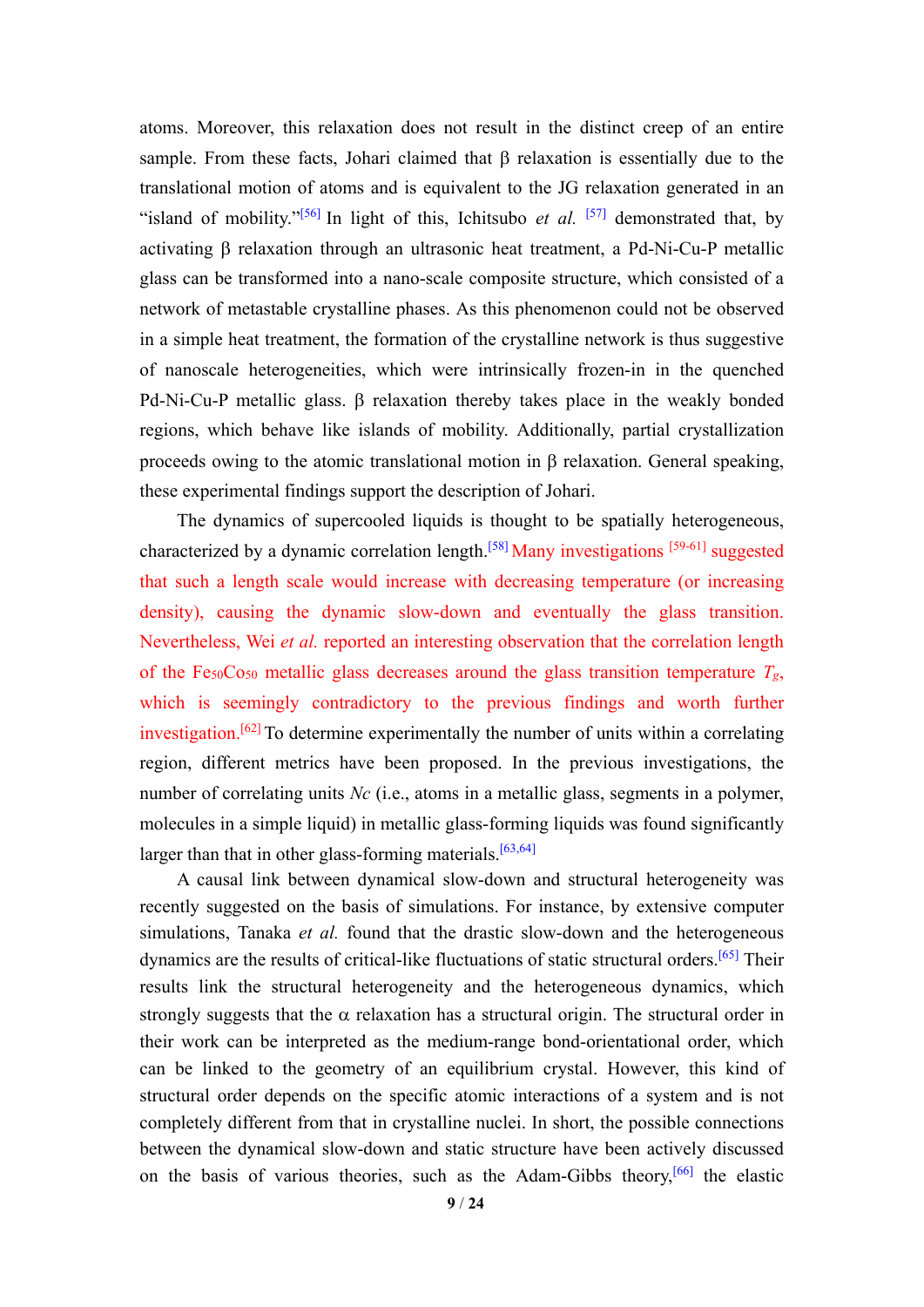model,<sup>[67]</sup> the mode-coupling theory, <sup>[68]</sup> cooperative shear model  $(CSM)$ ,<sup>[69]</sup> the random first order transition theory,  $[70]$  quasi-point defects theory,  $[71]$  coupling model, [72,73] flow units model,  $[8, 74-77]$  and so on.

Here, it is worth mentioning that, according to the CSM model,  $\beta$  relaxation is associated with the activation of isolated shear transformation zones (STZs) confined within an elastic glass matrix. Nanoscale STZs have a lower activation energy than in surrounding regions inside metallic glasses; therefore, glass visco-elasticity can be ascribed to the local plastic deformation in these domains. This contrasts the relatively high activation energy of a steady state viscous flow, which is equal to the activation energy of  $\alpha$  relaxation.<sup>[9]</sup> It is generally perceived that soft regions in metallic glasses may trigger the formation of STZs under stress or behave like "islands of mobility" for  $\beta$  relaxation under thermal activation. Following this line of reasoning, one can envision that  $\alpha$  relaxation may be associated with the collapse of the confining glass matrix caused by the percolation of these local relaxations. Aside from dynamic mechanical analysis, differential scanning calorimetry (DSC) is another technique to study the  $\beta$  relaxation of metallic glasses.<sup>[78-80]</sup> With the hyperquenching-annealing-calorimetric scan (HAC) approach, Hu *et al.* investigated the JG relaxation behavior of the La55Al25Ni20 metallic glass and found that the activation energy of the  $\beta$  relaxation is correlated with the glass transition temperature, i.e.  $U_\beta \sim 26RT_g$ . Interestingly, through DSC, fragile-to-strong transition and relaxation processes ( $\alpha$  and  $\beta$  relaxations) were also found to be correlated for metallic glasses.[81]

### **3. Fast relaxation of metallic glasses**

According to the prior work,<sup>[14]</sup> there may be two types of  $\beta$  relaxations in amorphous materials. The first type of  $\beta$  relaxation is tied to the above-mentioned  $\alpha$ relaxation; while the second may be loosely connected with the  $\alpha$  relaxation, which comes with a rather low activation energy. Based on the magnitude of the relaxation frequency, one may call the one with a slower relaxation frequency as "slow  $\beta$ relaxation" and the one with a faster frequency as "fast β' relaxation". Fast β' relaxation is caused by the rattling motion of loosely bonded atoms caged by relatively tightly bonded atoms.<sup>[82]</sup> Because the rattling motion is activated with a low activation energy, which only shows small temperature dependence, fast  $\beta$  relaxation is often treated as nearly a constant loss in a low-temperature region. Reports related to fast  $\beta$  relaxation of metallic glass are still scarce compared to those for slow  $\beta$ relaxation; however, the activation energy of the former is on the same order of magnitude with internal friction. Barmats *et al.* found a low activation energy of 0.03– 0.05 eV for internal friction in the Ni-P-B-Al, Fe-P-Si-Al and Fe-P-C-Al-Si metallic glasses,<sup>[83]</sup> and Mayer *et al.*<sup>[84]</sup> detected activation energy in the Zr-Ti-Cu-Ni-Be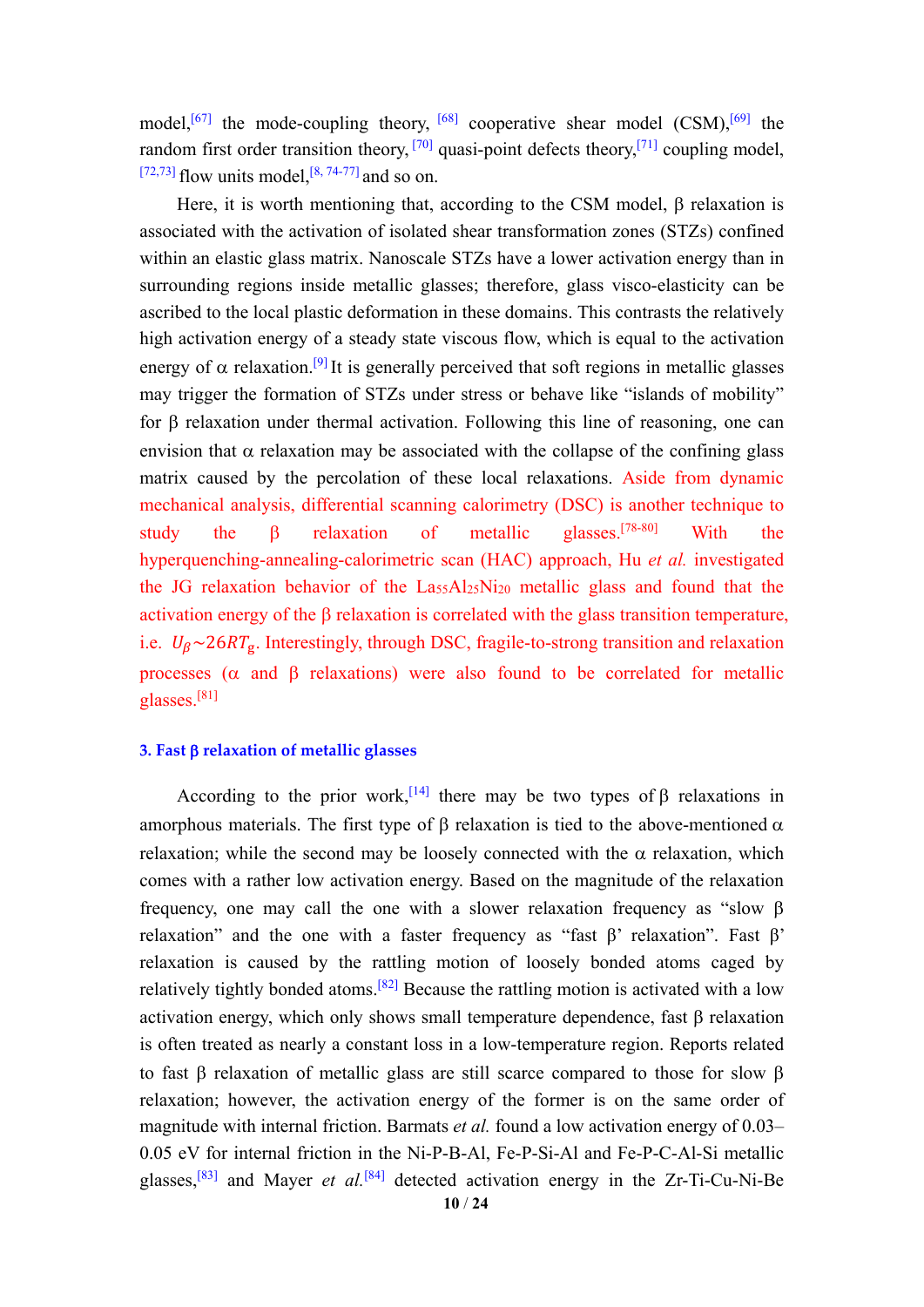equilibrium liquid by quasi-elastic neutron scattering.

In the case of Pd-Ni-Cu-P metallic glass, Pelletier<sup>[31]</sup> and Zhao  $[41,85]$  reported only slow  $\beta$  and  $\alpha$  relaxations, based on the data from room temperature up to glass transition temperature  $T_g$ . The fast  $\beta$  relaxation in metallic glasses, however, could be also detected. Strikingly, compelling experimental evidence was provided more recently that there exists a pronounced faster β' relaxation in rare earth based amorphous alloys. [86,87] **Fig.5 (a)** shows the DMA results of the La<sub>56.16</sub>Ce<sub>14.04</sub>N<sub>119.8</sub>A<sub>l10</sub> bulk metallic glass.<sup>[86]</sup> At the low temperature around 226 K, another notable relaxation peak is seen from the loss modulus, indicative of a broad distribution of relaxation times similar to the  $\beta$  relaxation. We should stress that the intensity of the secondary relaxation or slow  $\beta$  relaxation is usually around 10% of that of  $\alpha$  relaxation. However, the amplitude or strength of the  $\beta$ ' relaxation peak is rather low, only around 1% of the  $\alpha$  relaxation.

More recently, Zhao *et al.* provided a further evidence on this point. <sup>[87]</sup> Fig.5 (b) presents the temperature dependence of the loss modulus E" of the Er55Al25Co20 metallic glass obtained at different frequencies.<sup>[87]</sup> Both T<sub>β</sub> and T<sub>β</sub>' shift to higher temperatures with the increase of frequency*.* The activation energy of slow β relaxation, *Uβ,* and fast β'relaxation, *Uβ'*, are determined from the Arrhenius plot. The inset of Fig. 5(b) shows the Arrhenius fit of the measured data of Er55Al25Co<sub>20</sub> metallic glass. Its *U<sup>β</sup>* is determined to be about 106 kJ/mol, and *Uβ'* is determined to be around 55 kJ/mol, which is only about half of the slow β relaxation  $U_\beta$ .

Another example is from the recent research by Kato *et al.*, with the help of time-temperature superposition (TTS) principle, a fast β' relaxation in the high frequency domain  $({\sim}10^{12}-10^{14}$  Hz) in Pd<sub>42.5</sub>Ni<sub>7.5</sub>Cu<sub>30</sub>P<sub>20</sub> bulk metallic glass was reported.[88] From the profile of the activation energy, the three discrete relaxation modes with various activation energies, i.e.,  $\alpha$  relaxation (7.98 eV) is linked to the cooperative motion of  $\sim$ 5 atoms, slow  $\beta$  relaxation (1.39 eV) is associated with single atomic diffusion, and fast β' relaxation (0.25 eV) is mainly connected to rattling motion of atoms. It was demonstrated that the mechanical deformation behavior of metallic glasses depends on the various relaxation processes (i.e.  $\alpha$  and  $\beta$  relaxation).

The above analysis implies that the secondary relaxations (i.e. slow  $\beta$  and fast  $\beta$ relaxation) might be a universal feature of metallic glasses. To further understand the fast β' relaxation of the metallic glasses these secondary relaxation modes are correlated with a dynamic heterogeneity in the framework of the flow unit theory,<sup>[76,77]</sup>, as schematically illustrated in Fig.  $5(c)$ .<sup>[87]</sup> More specifically, the fast β'-relaxation is associated with most mobile atoms that produce the individual localized inelasticity events, while the slow β relaxation with the local but collective atomic rearrangements that generates a typical local plastic flow event. The  $\alpha$ relaxation then arises from the percolation of the local flow events through the elastic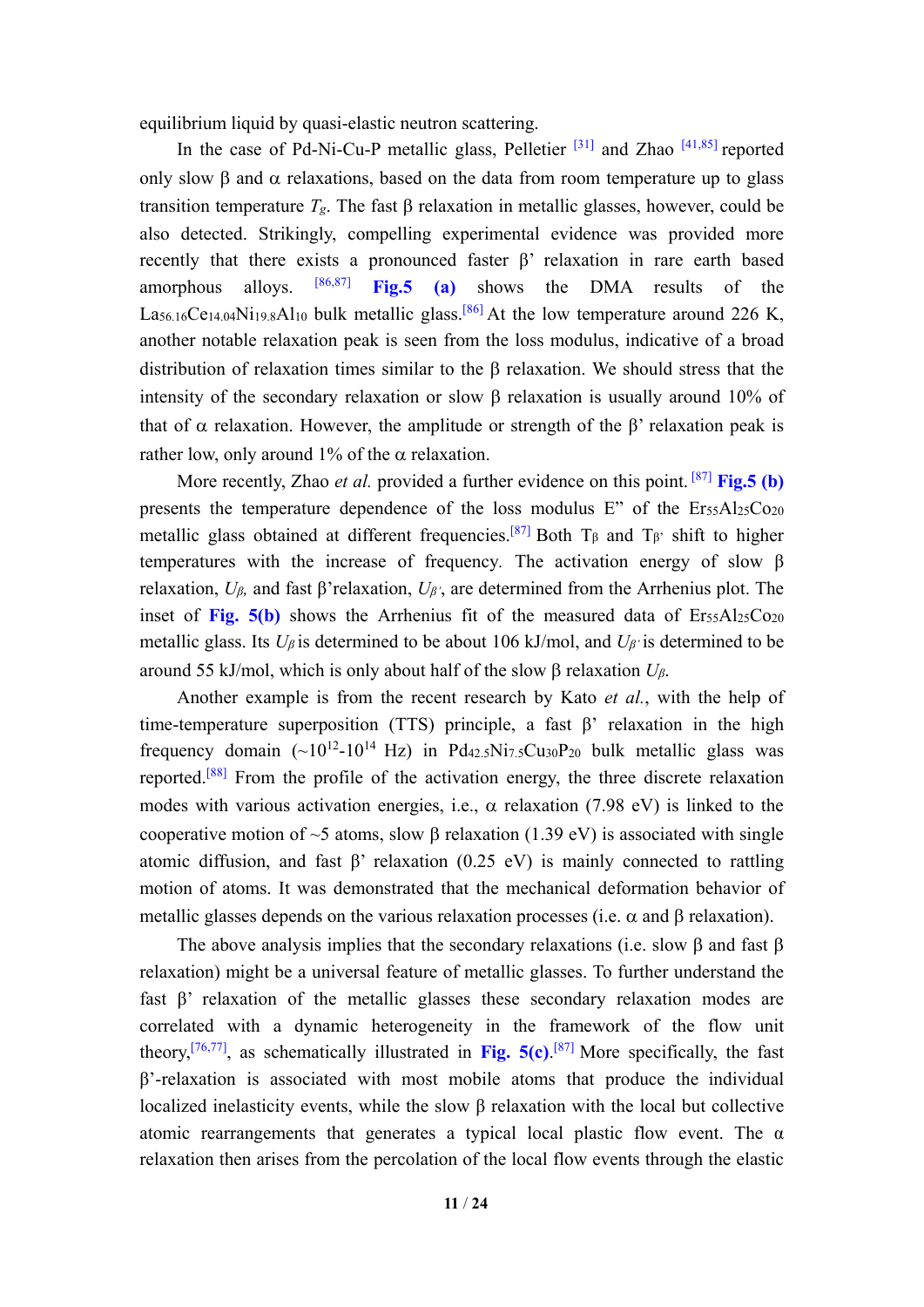glass matrix.

Another important recent research worthy of discussion is the discovery of ultra-stable organic and metallic glassy films, which possess an elevated glass transition temperature, striking dynamic properties, high densities and moduli compared to regular glasses.<sup>[89-94]</sup> With a carefully controlled deposition rate and substrate temperature in physical vapor deposition, ultra-stable glasses can be made to sustain temperatures higher than the conventional glass transition temperature. In the recent study, Yu *et al.* reported that around 70% of the β relaxation intensity is suppressed in ultra-stable toluene (as shown in **Fig.6**). This finding implies that it is possible to tailor the mechanical properties of metallic glasses or polymers by controlling the  $\beta$  relaxation.<sup>[95]</sup>

Boson peak is also a hot topic of fundamental research pertaining to the dynamic relaxation behavior of amorphous materials. However, its structural origin in metallic glasses is under intense debate.<sup>[92,96]</sup> It has been shown that the position and height of the boson peak in metallic glasses can be tuned by annealing or severe plasticity induced rejuvenation. A connection between the boson peak and β relaxation was recently suggested for metallic glasses.[97] Huang *et al.* found that the boson heat capacity anomaly in metallic glasses is always coupled with the slow  $\beta$  relaxation. The structural origin of slow  $\beta$  relaxation is thus ascribed to the loose packed domain where boson arises in metallic glasses.<sup>[97]</sup> However, the intrinsic nature of Boson peak and its influence on the mechanical and physical properties of metallic glasses is still not clear, which warrants further research.

# **4. Correlation between mechanical/physical properties and mechanical relaxations**

Many researchers proposed that the mechanical properties of conventional metallic glasses should be connected to structural heterogeneities, however, such connections remain elusive. Compared to conventional alloys, it is very important to define what a structural "defect" means in an amorphous structure in order to understand its possible effects on the overall mechanical properties of metallic glasses. A number of conceptual models,  $[4]$  such as liquid- and solid-like region, flow units and etc, were therefore proposed for metallic glasses. In general, it is perceived that the flow defects in metallic glasses may come from liquid-like regions, which possess a high potential energy and loosely packed cluster conformation.<sup>[74]</sup>

As stated in the previous section, the  $\beta$  relaxation of metallic glasses is associated with dynamic heterogeneity, which can be further linked to mechanical/physical properties. By examining the slow  $\beta$  relaxation of over 40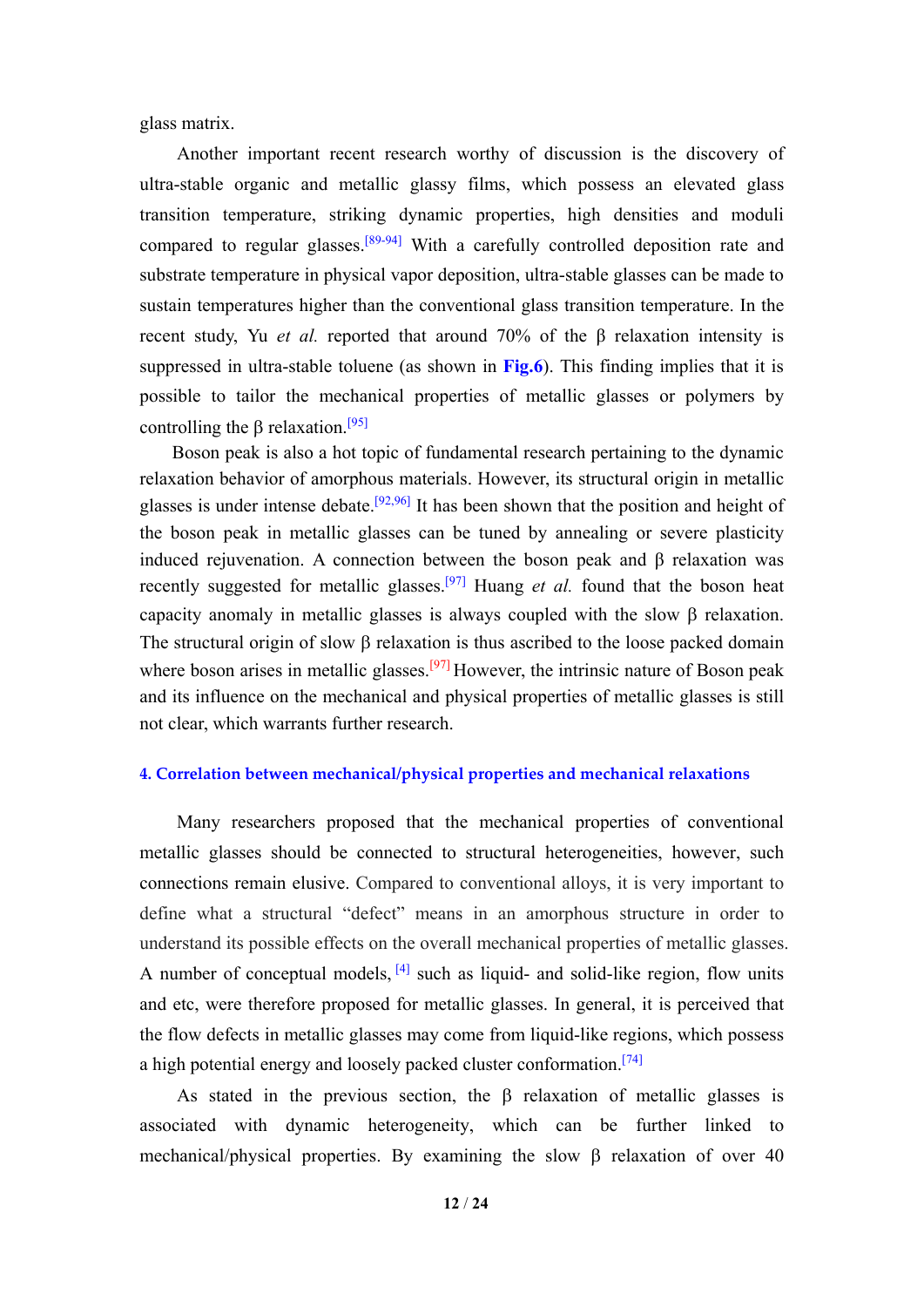individual metallic glasses, Yu *et al* found that the activation energy  $U_\beta$  of the slow  $\beta$ relaxation in those metallic glasses is equivalent to the potential energy barriers of STZs,  $W_{STZ}$ , that is  $W_{STZ} = U_{\beta}$ <sup>[36]</sup> This result suggests an intrinsic correlation among activation of potential STZs, the  $\beta$  relaxation, and the inhomogeneous atomic structure of metallic glasses. Furthermore, it was proposed that the slow β relaxation is related to the diffusion motion of the smallest constituent atom in metallic glasses (i.e. Zr- and Pd-based metallic glasses).<sup>[98]</sup> Liu *et al.* proposed that the slow  $\beta$ relaxation in a metallic glass stems from the short range collective rearrangement of large solvent atoms.<sup>[99]</sup> More recently, with the help of the amplitude-modulation dynamic atomic force microscopy, Zhu *et al.* demonstrated that the evolution of nanoscale structural heterogeneity in a metallic glass during β-relaxation, which provides direct evidence that β relaxation in the metallic glass might be ascribed to spatial heterogeneity.[100]

According to the prior works  $[4, 7, 10, 14, 49, 101, 103]$ ,  $\beta$  relaxation is an intrinsic and universal feature of all kinds of glassy materials. Since  $\beta$  relaxation persists in both a super cooled liquid and glassy state, it affects the mechanical properties of glassy materials. In many polymer glasses the transition from ductile to brittle deformation occurs at the characteristic temperature of the  $\beta$  relaxations. Consequently, impact toughness, yield strength and failure modes can be also correlated with  $\beta$  relaxations. It should be noted that amorphous polymers with the notable  $\beta$  relaxations always have excellent ductility and *vice versa*. [104,105] However, exceptional cases were also reported, which might be attributed to the complicated structures (which consisting primarily of chains units) and dynamics in glassy polymers that could yield different  $\beta$ relaxation mechanisms. However,  $\beta$  relaxation in metallic glasses is expected to share the same mechanism. Today, whether there is a similar connection between mechanical properties and  $\beta$  relaxation in metallic glasses is still a topic of ongoing research.

Compared to secondary relaxation in "soft" regions, relaxation through "hard" or less defective regions leads to  $\alpha$  relaxation or overall yielding. Following this reasoning, a correlation between  $\alpha$  relaxation and yielding in metallic glasses can be constructed. As the internal energy required for  $\alpha$  relaxation is equivalent to the work done by an external shear stress at the yield point, the following equation relating the glass transition temperature  $T_g$  to the yield shear stress  $(\tau_y)$  can be derived <sup>[106]</sup>:

$$
\tau_{y} = 3R(T_{g} - T_{ambient})/V
$$
\n(1)

where  $T_{ambient}$  is the room temperature (300 K) and  $V$  is the molar volume. Similarly, the internal energy required for  $\beta$  relaxation is considered to be equivalent to the work done to activate the individual STZ. Thus, the shear stress for the STZ activation *STZ*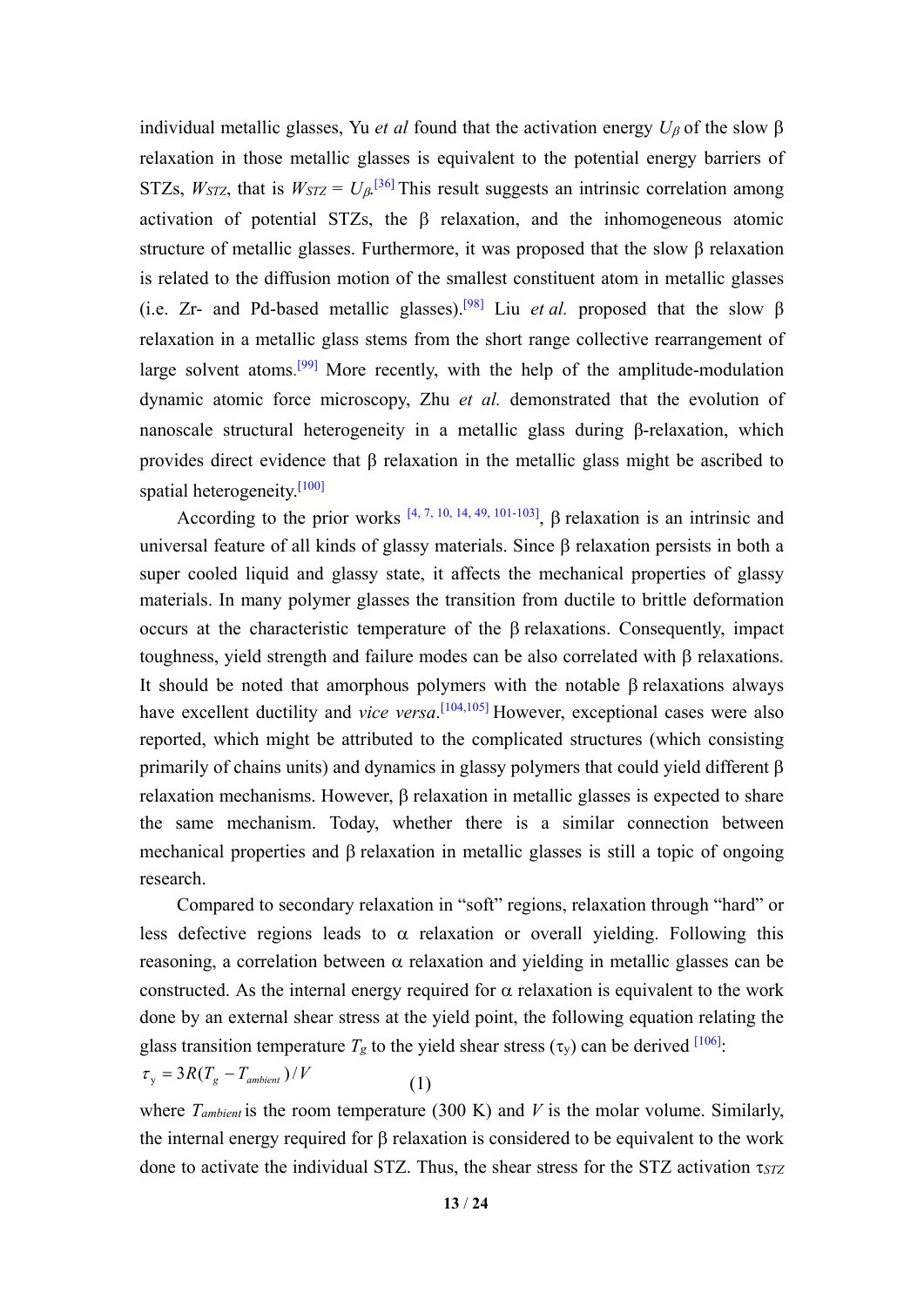can be expressed as a function of  $T_{\beta}$ , the  $\beta$  relaxation temperature

 $\tau_{STZ} = 3R(T_{\beta} - T_{ambient})/V$  (2)

#### **5. Concluding remarks and outlook**

Secondary relaxation is widely observed not only in metallic glasses but also in other glassy materials such as polymer glasses and oxide glasses. In spite of the different bonding natures in these amorphous materials, they seem to exhibit a similar mechanical relaxation behavior at the macroscopic scale. The microscopic origin of secondary relaxations and its dependence on the glass structure remain unclear. Since the particular mechanical relaxation modes ( $\alpha$  and  $\beta$  relaxation) are theoretically linked with local shear flows and structural heterogeneity, unveiling the physical origin of the secondary mechanical relaxation mode (i.e. secondary relaxations) becomes important for one to understand the fundamental deformation mechanisms in these amorphous materials. The outcome of the research may ultimately enable us to find recipes or clues that could lead to the enhanced mechanical properties of, or deciphering the mythological glass transition in metallic glasses.

Finally, we would like to discuss a few issues that are related to secondary relaxations in metallic glasses and may deserve further research, being listed as below.

(i) The fast  $\beta$  relaxation was found previously in rare-earth metal based metallic glasses. It is not clear whether the same relaxation behavior could be observed in other metallic glasses.

(ii) As many previous studies  $[45,107-110]$  demonstrated that metallic glasses show an excellent plasticity behavior at a cryogenic temperature, it is not known yet whether such temperature dependence of plasticity could be correlated with the secondary relaxation of metallic glasses, particularly the fast  $\beta$  relaxation.

(iii) While the slow  $\beta$  and  $\alpha$  relaxations are correlated, it is unclear whether a correlation is valid between the fast and slow  $\beta$  relaxations.

(iv) It is known that plasticity and physical aging can tune the slow  $\beta$  relaxation in metallic glasses. How they could possibly affect the fast  $\beta$  relaxation remains unclear.

# **Acknowledgement**

Project supported by the National Natural Science Foundation of China (No. 51401192 and 51611130120), the Natural Science Foundation of Shaanxi Province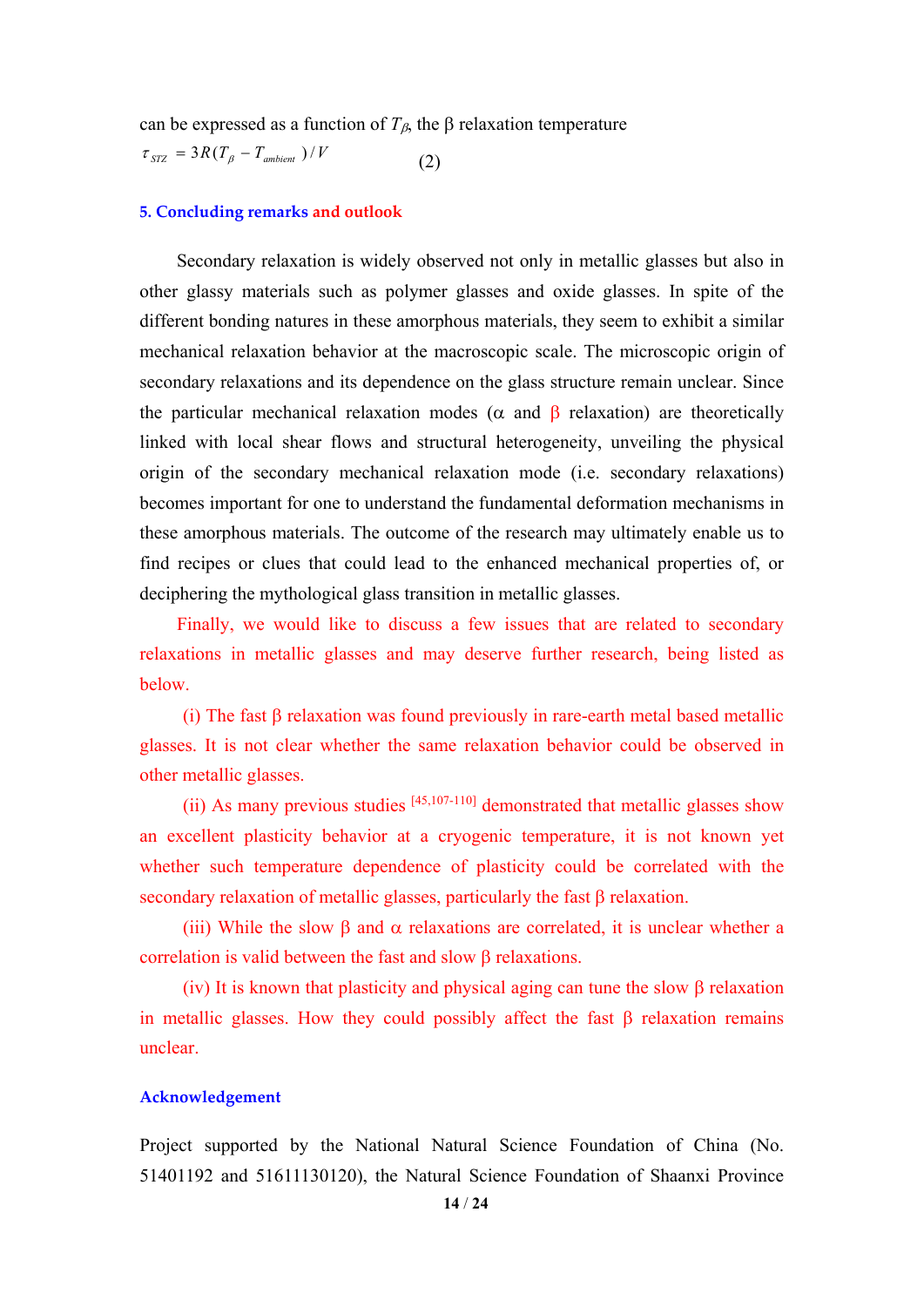(No. 2016JM5009), and the Fundamental Research Funds for the Central Universities (No. 3102015ZY027 and 3102015BJ( Ⅱ )JGZ019), the Aeronautical Science Foundation of China (2015ZF53072). JCQ is also supported by the Hong Kong Scholar Program (Grant No. XJ2015056). DC thanks the support of MINECO (FIS2014-54734-P), and Generalitat de Catalunya (2014SGR00581). The research YY is supported by the Research Grant Council, the Hong Kong government, through the General Research Fund with the grant number CityU11214914.

#### **References**

- [1] Debenedetti P G and Stillinger F H 2001 *Nature* **410** 259
- [2] Anderson P W 1995 *Science* **267**1615
- [3] Inoue A 2000 *Acta Mater.* **48** 279
- [4] Wang W H 2012 *Prog Mater Sci* **57** 487
- [5] Johnson W L 2007 *MRS Bull.* 32 644
- [6] Yu H B, Wang W H and Samwer K 2013 *Mater. Today* **16** 183
- [7] Qiao J C and Pelletier J M 2014 *J. Mater. Sci. Technol.* **30** 523
- [8] Lu Z, Jiao W, Wang W H and Bai H Y 2014 *Phys. Rev. Lett.* **113** 045501
- [9] Wang W H 2011 *J. Appl. Phys.* **110** 053521
- [10] Yu H B, Wang W H, Bai H Y and Samwer K 2014 *National Sci. Rev.* **1** 429
- [11] Qiao J C, Pelletier J M and Casalini R 2013 *J. Phys. Chem. B* **117** 13658
- [12] Angell C A, Ngai K L, McKenna G B, McMillan P F and Martin S W 2000 *J. Appl. Phys.* **86** 3113
- [13] Lunkenheimer P and Loid A 2002 *Chem. Phys.* **284** 205
- [14] Ngai K L *Relaxation and Diffusion in Complex Systems* (Springer, 2011).
- [15] Nemilov S V and Balashov Y S 2016 *Glass Phys. Chem.* **42** 119
- [16] Liu C R, Pineda E and Crespo D 2015 *J. Alloys Compd. 643 S17*
- [17] Qiao J C and Pelletier J M 2012 *J. Appl. Phys.* **112** 033518
- [18] Chen H S, Leamy H J and Barmatz M 1971 *J. Non-Cryst. Solids* **5** 444
- [19] Dutoit M and Chen H S 1973 *Appl. Phys. Lett.* **23** 357.
- [20] Yoon H N and Eisenberg A 1978 *J. Non-Cryst. Solids* 29 357.
- [21] Kunzi H U, Agyeman K and Guntherodt H J 1979 *Solid State Commun.* **32** 711
- [22] Morito N and Egami T 1984 *Acta metal.* **32** 603
- [23] Inoue A, Zhang T and Masumoto T 1989 *Mater. Trans. JIM* **30** 965
- [24] Inoue A, Zhang T and Masumoto T 1990 *Mater. Trans. JIM* **31** 177
- [25] Peker A and Johnson W L 1993 *Appl. Phys. Lett.* **63** 2342
- [26] Okumura H, Chen H S, Inoue A and Masumoto T 1991 *J. Non-Cryst. Solids* **130** 304
- [27] Okumura H, Inoue A and Masumoto T 1991 *Mater. Trans. JIM* **32** 593
- [28] Okumura H, Inoue A and Masumoto T 1993 *Acta Metall. Mater.* **41** 915
- [29] Perera D N and Tsai A P 1999 *J. Phys.:Condens. Matter* **11** 3029
- [30] Perera D N and Tsai A P 1999 *J. Phys.: Appl. Phys.* **32** 2933.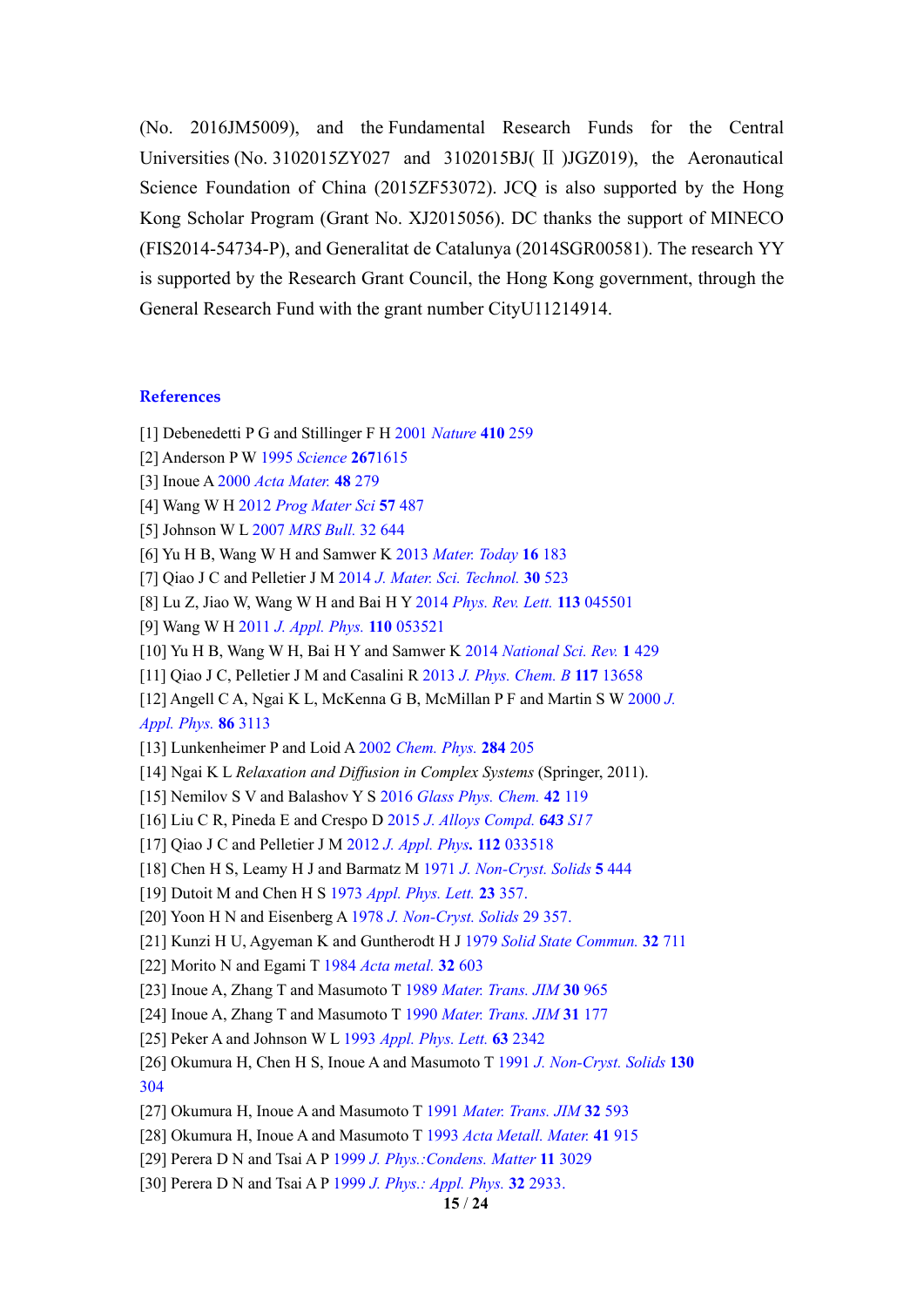[31] Pelletier J M, Van de Moortèle B and Lu I R 2002 *Mater. Sci. Eng. A* **336** 190

[32] Qiao J C and Pelletier J M 2012 *J. Appl. Phys.* **112** 083528

[33] Arbe A, Richter D, Colmenero J and Farago B 1996 *Phys. Rev. E* **54** 3853 [34]Kissinger, K.E. 1957 Anal. Chem. 29 1702

[35] Ngai K L and Capaccioli S 2004 *Phys. Rev. E* **69** 031501

[36] Yu H B, Wang W H, Bai H Y, Wu Y and Chen M W 2010 *Phys. Rev. B* 81 220201

[37] Xue R J, Zhao L Z, Zhang B, Bai H Y, Wang W H and Pan M X 2015 *Appl. Phys. Lett.* **107** 241902

[38] Luo P, Lu Z, Zhu Z G, Li Y Z, Bai H Y and Wang W H 2015 *Appl. Phys. Lett.* **106** 031907

[39] Rösner P, Samwer K and Lunkenheimer P 2004 *Europhys. Lett.* **68** 226

[40] Ngai K L, 2006 *J. Non-Cryst. Solids* **352** 404

[41] Zhao Z F, Wen P, Shek C H and Wang W H 2007 *Phys. Rev. B* **75** 174201

[42] Qiao J C, Casalini R, Pelletier J M and Yao Y 2016 *J. Non-Cryst. Solids* **447** 85

[43] Sun Q J, Hu L N, Zhou C, Zheng H J and Yue Y Z 2015 *J. Chem. Phys.* **143**  164504

[44] Zhu Z G, Li Y Z, Wang Z, Gao X Q, Wen P, Bai H Y, Ngai K L and Wang W H 2014 *J. Chem. Phys.* **141** 084506

[45] Qiao J C, Yao Y, Pelletier J M and Keer L M 2016 *Inter. J. Plast.* **82** 62

[46] Yu H B, Samwer K, Wang W H and Bai HY 2013 *Nature Commun.* **4** 2204

[47] Qiao J C, Casalini R and Pelletier J M 2014 *J. Phys. Chem. B* **118** 3720

[49] Qiao J C, Wang Y J, Pelletier J M, Keer L M, Fine M E and Yao Y 2015 *Acta Mater.* **98** 43

[50] Ketov S V, Sun Y H, Nachum S, Lu Z, Checchi A, Beraldin A R, Bai H Y, Wang

W H, Louzguine-Luzgin D V, Carpenter M A and Greer A L 2015 *Nature* **524** 7564

[51] Qiao J C, Pelletier J M, Kou H C and Zhou X 2012 *Intermetallics* **28** 128

[52] Stevenson J D and Wolynes P G 2010 *Nature Phys.* **6** 62

[53] Williams G and Watts D C 1971 *Trans. Faraday Soc.* **67** 1971

[54] Johari G P and Goldstein M 1970 *J. Chem. Phys.* **53** 2372

[55] Johari G P and Goldstein M 1971 *J. Chem. Phys.* **55** 4245

[56] Johari G P 2002 *J. Non-Cryst. Solids* **307-310**, 317

[57] Ichitsubo T, Matsubara E, Yamamoto T, Chen H S, Nishiyama N, Saida J and Anazawa K 2005 *Phys. Rev. Lett.* **95**, 245501

[58]Kob W, Roldan-Vargas S and Berthier L 2012 *Nat. Phys.* **8** 164

[59]Donati C, Glotzer S C and Poole P H 1999 *Phys. Rev. Lett.* **82** 5064\_

[60] Qiu X H and Ediger M D 2003 *J. Phys. Chem.* **107** 459

[61]Berthier L, Biroli G, Bouchaud J P, Cipelletti L, El Masri D, L'Hôte D, Ladieu F and Pierno M 2005 *Science* **310** 1797.

[62]Wei S, Gallino I, Busch R and Angell C A 2011 *Nat Phys* **7** 178

[63]Berthier L, Biroli G, Bouchaud J P, Cipelletti L, EI Masri, L'Hote D, Ladieu F and Piemo M 2005 *Science* **310** 1797

[64] Berthier L, Biroli G, Bouchaud JP, Kob W, Miyazaki K and Reichman D R 2007 *J. Chem. Phys.* **126** 184503

[65] Tanaka H, Kawasaki T, Shintani H and Watanabe K 2010 *Nature Mater.* **9** 324

**16** / **24**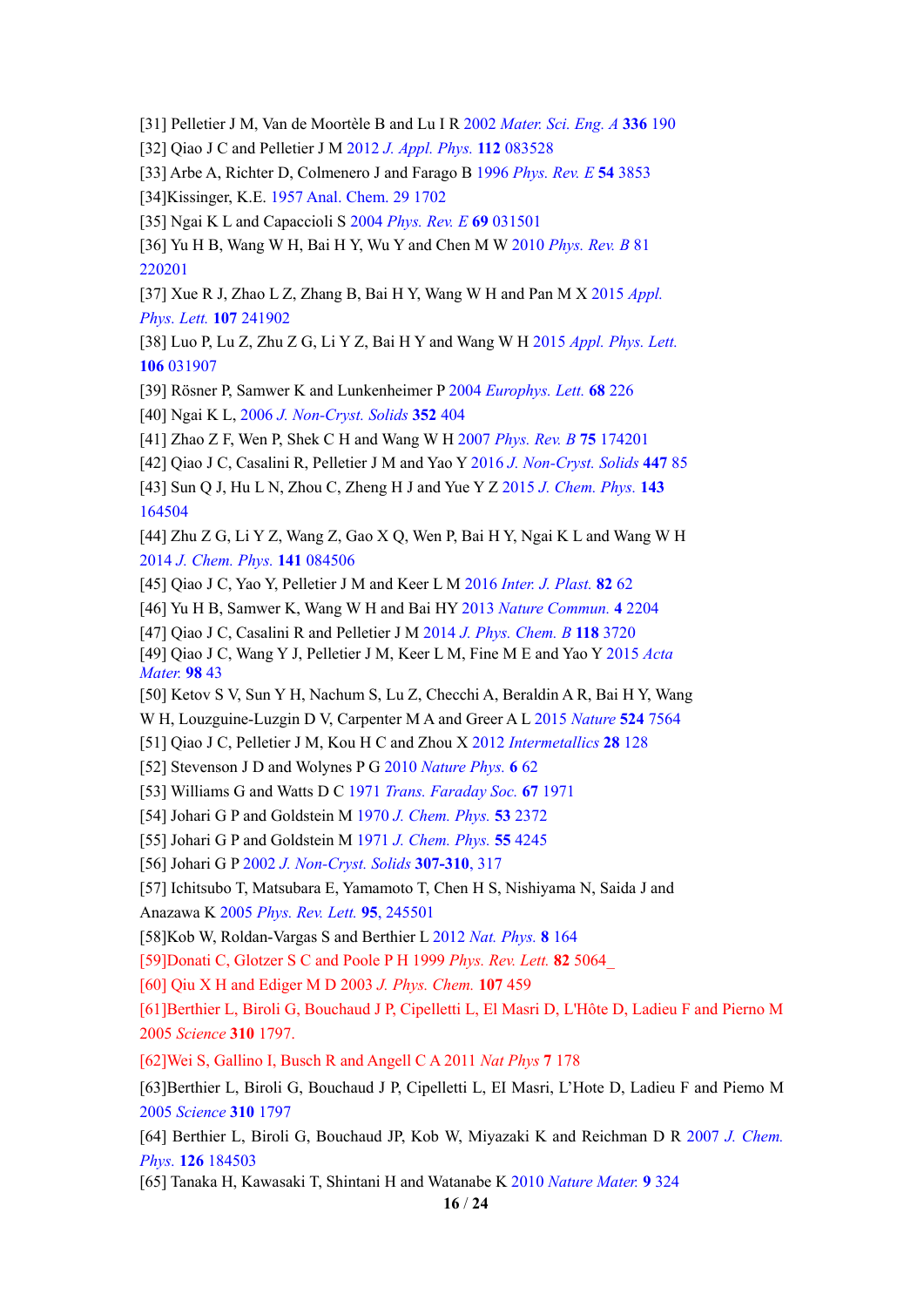[66]Adam G and Gibbs J 1965 *J. Chem, Phys.* **43** 139

[67]Dyre J C 2006 *Rev. Mod. Phys.* **78** 953

[68]Toninelli C, Wyart M, Berthier L, Biroli G and Bouchard J P 2005 *Phys. Rev. E* **71** 2041505

[69]Harmon J S, Demetriou M D, Johnson W L and Samwer K 2007 *Phys. Rev. Lett.*  **99** 135502

[70]Biroli G, Bouchaud J P, Cavagna A, Grigera T S and Verrocchio P 2008 *Nature Phys.* **4** 771

[71] Perez J, Cavaillé J Y, Etienne S, Fouquet F and Guyot F 1983 *Ann. Phys.* **8** 417

[72] Ngai K L, Wang Z, Gao X Q, Yu H B and Wang W H 2013 *J. Chem. Phys.* **139**  014502

[73] Wang Z, Ngai K L, Wang W H and Capaccioli S 2016 *J. Appl. Phys.* **119** 024902 [74] Hu Y C, Guan P F, Li M Z, Liu C T, Yang Y, Bai H Y and Wang W H 2016 *Phys. Rev. B* **93** 214202

[75] Wang Z, Sun B A, Bai H Y and Wang W H 2014 *Nature Commun.* **5** 5823

[76] Liu S T, Wang Z, Peng H L, Yu H B and Wang W H 2012 *Scripta Mater.* **67** 9

[77] Liu S T, Jiao W, Sun B A and Wang W H 2013 *J. Non-Cryst. Solids* **376** 76

[78] Hu L N and Yue Y Z 2009 *J Phys Chem C* **113** 15001

[79] Lee J C 2014 *Intermetallics* **44** 116

[80] Hu L N and Yue Y Z 2008 *J Phys Chem B* **112** 9053

[81] Sun Q J, Zhou C, Yue Y Z and Hu L N 2014 *J Phys Chem Lett* **5** 1170

[82] Gotze W and Sjogren L 1992 *Rep. Prog. Phys.* **55** 241

[83] Barmatz M and Chen H S 1974 *Phys. Rev. B* **9** 4073

[84] Meyer A, Wuttke J and Petry W 1999 *J. Non-Cryst. Solids* **250-252** 116

[85] Zhao Z F, Wen P and Wang W H 2006 *Appl. Phys. Lett.* **89** 071920

[86] Wang Q, Zhang S T, Yang Y, Dong Y D, Liu C T and Lu J 2015 *Nature Commun.* **6** 7876

[87] Zhao L Z, Xue R J, Zhu Z G, Ngai K L, Wang W H and Bai H Y 2016 *J. Chem.* 

*Phys.* **144** 204507

[88] Kato H, Ichitsubo T, Wang H and Wada T 2013 *J. Jpn. Soc. Powder Metall.***60** 228

[89]Swallen S F, Kearns K L, Mapes M K, Kim Y S, McMahon R J, Ediger M D, Wu T, Yu L and Satija S 2007 *Science* **315** 353

[90]Leon-Gutierrez E, Sepulveda A, Garcia G, Clavaguera-Mora M T and Rodriguez-Viejo J 2010 *Phys. Chem. Chem. Phys.* **12** 14693

[91]Dalal S S, Sepulveda A, Pribil G K, Fakhraai Z and Ediger M D 2012 *J. Chem. Phys.* **136** 204501

[92]Singh S, Ediger M D and de Pablo J J 2013 Nat. Mater. **12** 139

[93]Sepulveda A, Tylinski M, Guiseppi-Elie A, Richert R and Ediger M D 2014 *Phys. Rev. Lett.* **113** 045901

[94] Yu H B, Luo Y S and Samwer K 2013 *Adv. Mater.* **25** 5904.

[95] Yu H B, Tylinski M, Guiseppi-Elie A, Ediger M D and Richert R 2015 *Phys. Rev. Lett.* **115** 185501

[96]Perez-Castaneda T, Rodriguez-Tinoco C, Rodriguez-Viejo J and Ramos M A 2014 *Proc. Natl. Acad. Sci. USA* **111** 11275

[97] Huang B, Zhu Z G, Ge T P, Bai H Y, Sun B A, Yang Y, Liu C T and Wang W H 2016 *Acta Mater.* **110** 73

[98] Yu H B, Samwer K, Wu Y and Wang W H 2012 *Phys. Rev. Lett.* **109** 095508

[99] Liu Y H, Fujita, T; Aji, D P B; Matsuura M; Chen M W 2014 *Nature Commun.* **5**  3238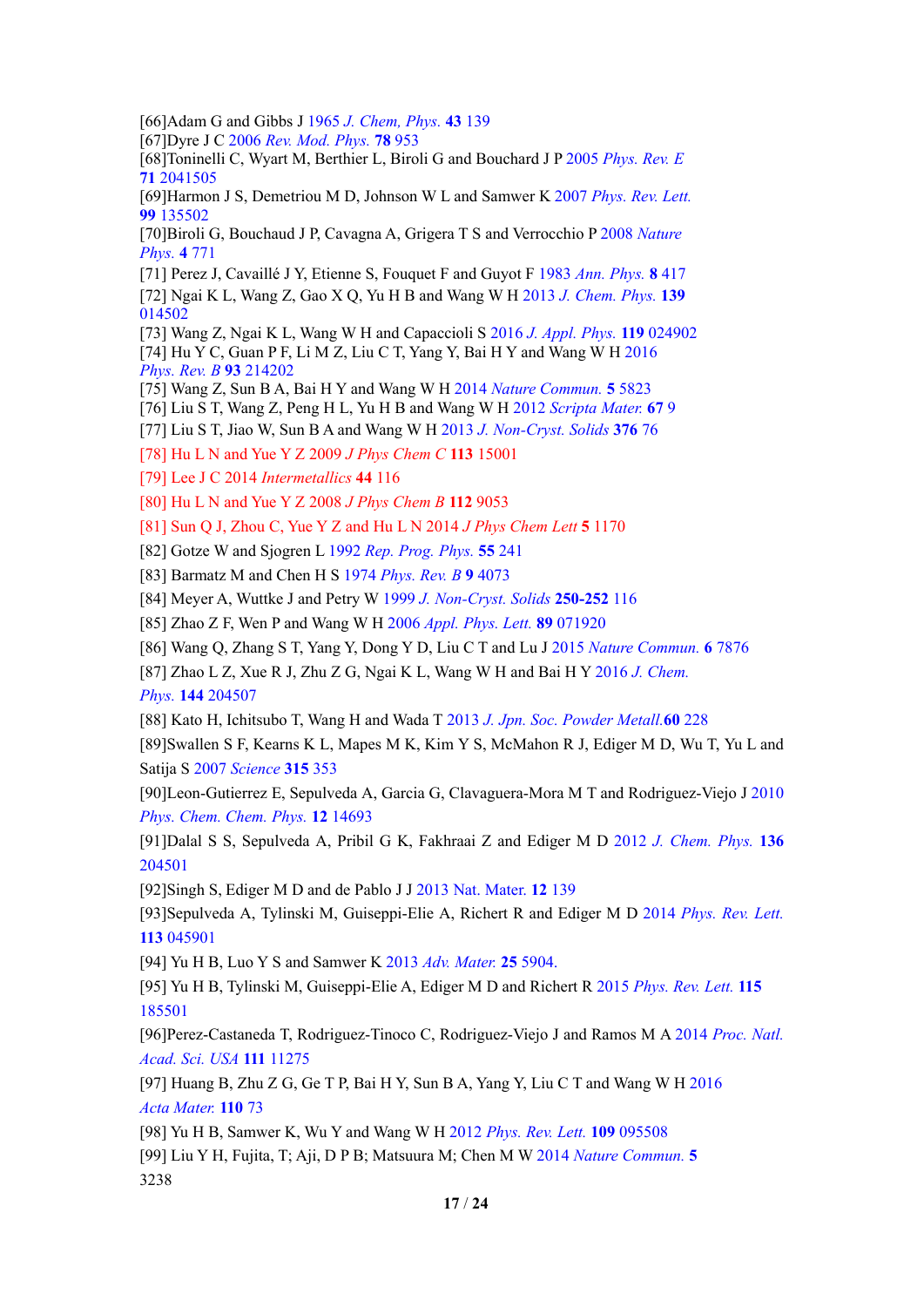[100] Zhu F, Naguyen H K, Song S X, Aji D P B, Hirata A, Wang H, Nakajima K and Chen M W 2016 *Nature Commun.* **7** 11516

[101] Ngai K L 1998 *Phys. Rev. E* **57** 7346

[102] Hu L N, Zhang C Z and Yue Y Z 2010 *Appl. Phys. Lett.* **96** 221908

[103] Qiao J C, Pelletier J M, Blandin J J and Gravier S 2013 *Mater. Sci. Eng. A* **586**  57

[104] Boyer R F, 1968 *Polym. Eng. Sci.* **8** 161

[105] Chen L P, Yee A F and Moskala E J 1999 *Macromolecules* **32**, 5944

[106] Liu Y H, Liu C T, Wang W H, Inoue A, Sakurai T and Chem M W 2009 *Phys. Rev. Lett.* **103** 065504

[107] Liu Z Y, Wang G, Chan K C, Ren J L, Huang Y J, Bian X L, Xu X H, Zhang D S, Gao Y L and Zhai Q J 2013 *J. Appl. Phys* **114** 033520

[108] Liu Z Y, Wang G, Chan K C, Ren J L, Huang Y J, Bian X L, Xu X H, Zhang D S, Gao Y L and Zhai Q J 2013 *J. Appl. Phys* **114** 033521

[109] Tokunaga H, Fujita K and Yokoyama Y 2012 *Mater. Trans.* **53** 1395

[110] Pan D, Guo H, Zhang W, Inoue A and Chem M W 2011 *Appl. Phys. Lett.* **99** 241907

[111] Yoon K S, Lee M, Fleury E and Lee J C 2010 *Acta Mater.* **58** 5295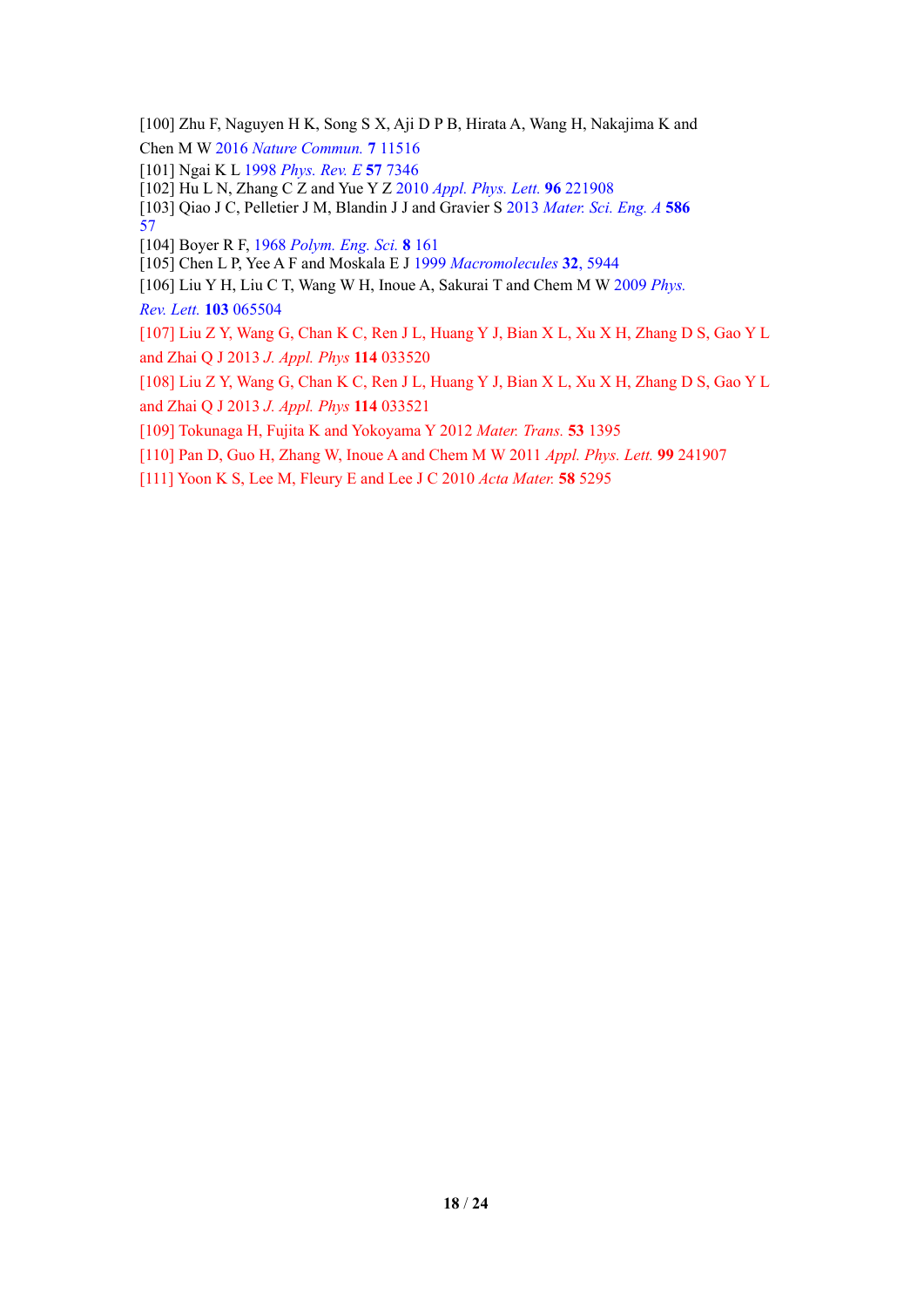**Fig.1** Typical dynamical characters in glassy materials: (a) Non-Arrhenius temperature dependence of viscosity in various glassy materials;<sup>[1]</sup> Reprinted by permission from Macmillan Publishers Ltd: Nature (Ref.1), copyright (2001). (b) The split of  $\alpha$  and  $\beta$  relaxation in Zr-based metallic glass;<sup>[16]</sup> Reprinted from Ref.16. Copyright (2015),with permission from Elsevier. (c) Schematic illustration of dielectric loss as a function of the frequency in glassy materials. There are distinct dynamic relaxation modes from the left to the right (from low frequency domain to high frequency domain): primary ( $\alpha$ ) relaxation, slow  $\beta$  relaxation, fast process and boson peak;[13] (Courtesy of P. Lunkenheimer, University of Augsburg, Germany). (d) Non-exponential relaxation dynamics of Zr-based metallic glass.<sup>[17]</sup> Reprinted from Ref. 17, with the permission of AIP publishing.

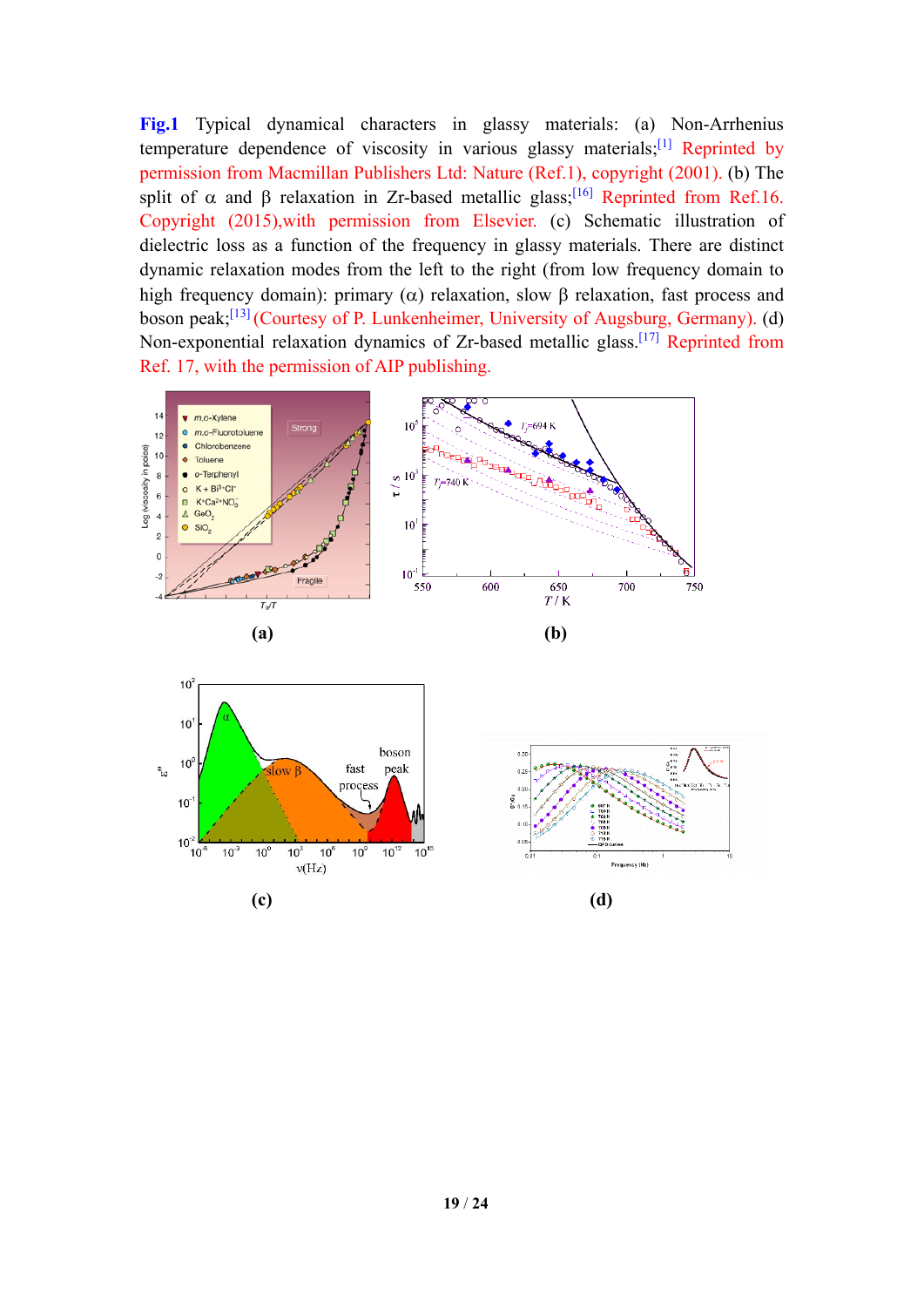**Fig.2 (a)** Normalized storage modulus G′ and loss modulus G″ *vs* temperature in La60Ni15Al25 bulk metallic glass, *Gu* is the unrelaxed modulus, assumed to be equal to G' at room temperature.<sup>[32]</sup> Reprinted from Ref. 32, with the permission of AIP publishing. (b) Temperature dependence of the normalized loss modulus  $G''/G''_{\text{max}}$ ( $G''_{\text{max}}$  is the peak value of  $\alpha$  relaxation in the loss modulus) in various amorphous alloys. Reprinted with permission from ref.11. Copyright (2013) American Chemical Society; **(c)** Temperature dependence of the normalized loss modulus *G*″/*G*u in typical La-based amorphous alloys. Reprinted with permission from ref.11. Copyright (2013) American Chemical Society



**(a)** 



**(b)**



**(c)** 

**20** / **24**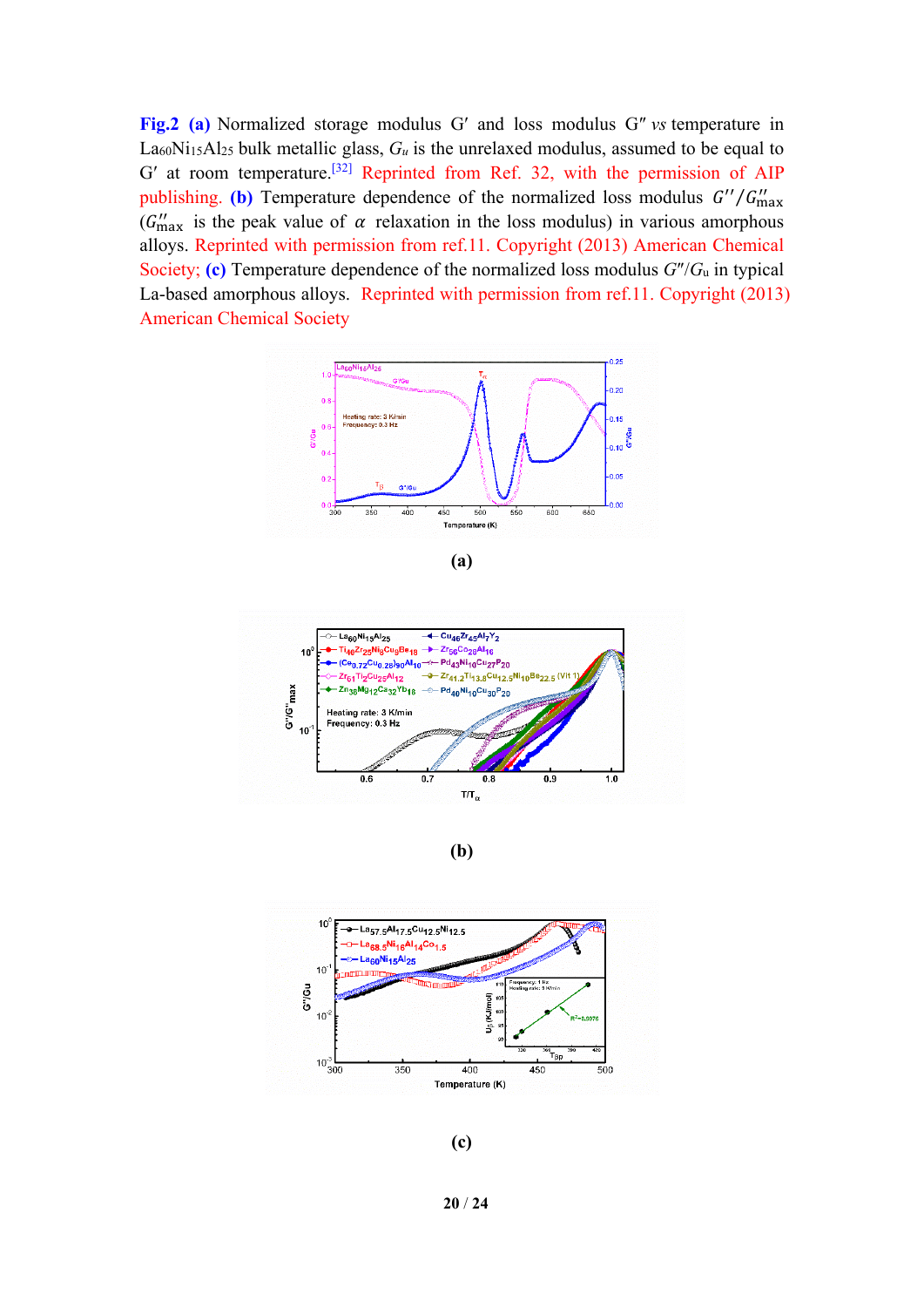Fig.3 (a) Temperature dependence of the loss modulus G"/ G"<sub>max</sub> in Cu<sub>46</sub>Zr<sub>47-x</sub>Al<sub>7</sub>Dy<sub>x</sub> (x=0, 0.5, 1, 2 and 4) metallic glass-forming liquids. **(b)** Mixing enthalpy of Cu<sub>46</sub>Zr<sub>47-x</sub>Al<sub>7</sub>Dy<sub>x</sub>(x=0, 0.5, 1, 2 and 4) metallic glasses. The inset exhibits the mixing enthalpy of the constituent atoms.<sup>[45]</sup> Reprinted from Ref.45, Page No.62-75. Copyright (2016), with permission from Elsevier.







**(b)**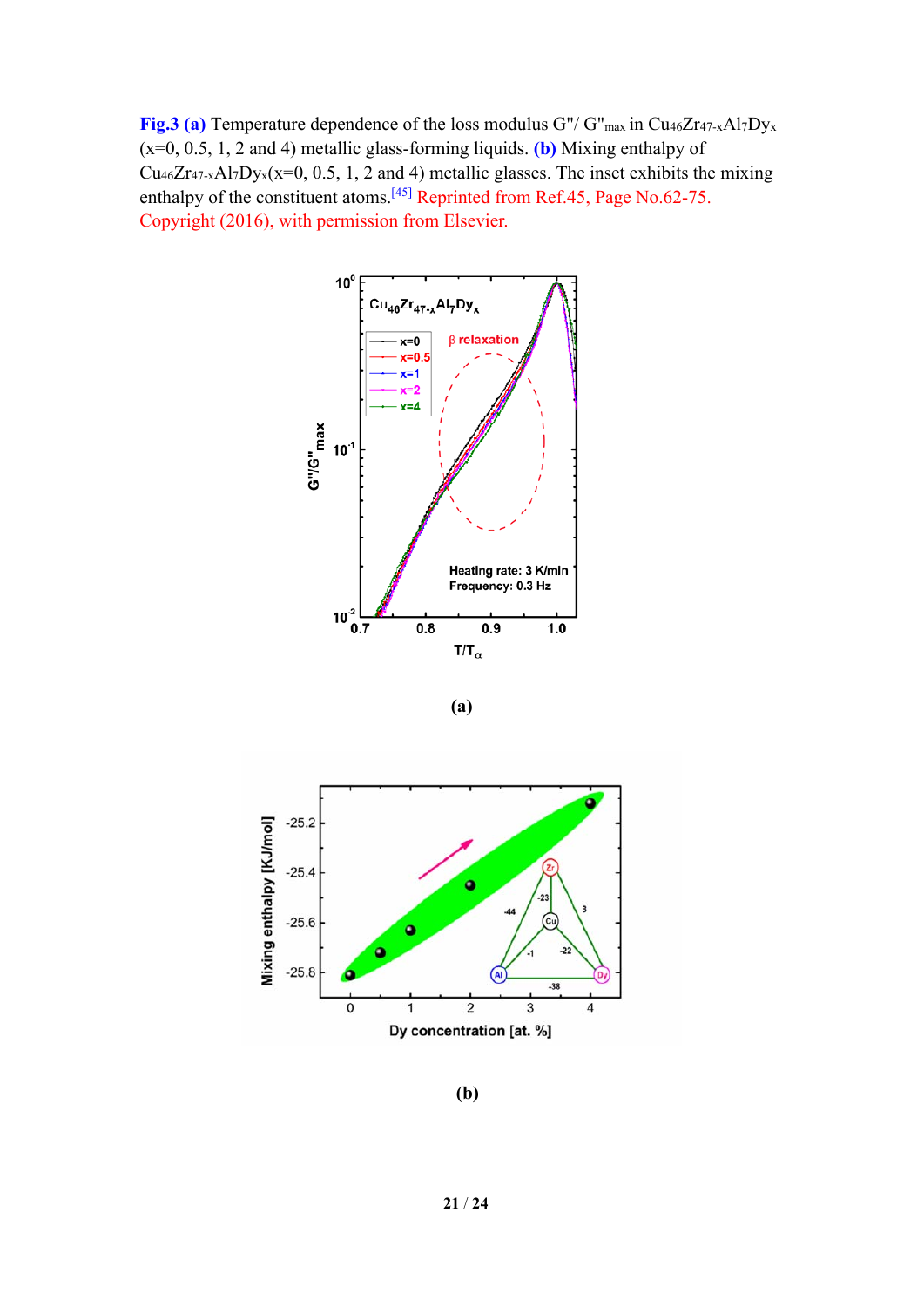**Fig.4** Influence of the cold-rolling ratio ( $\varepsilon$ =45% and  $\varepsilon$ =75%) on the loss factor tan  $\delta$  in Ti40Zr25Ni8Cu9Be18 bulk metallic glass during continuous heating. In comparison with as-cast state.[51] Reprinted from Ref.51. Copyright (2012), with permission from Elsevier.

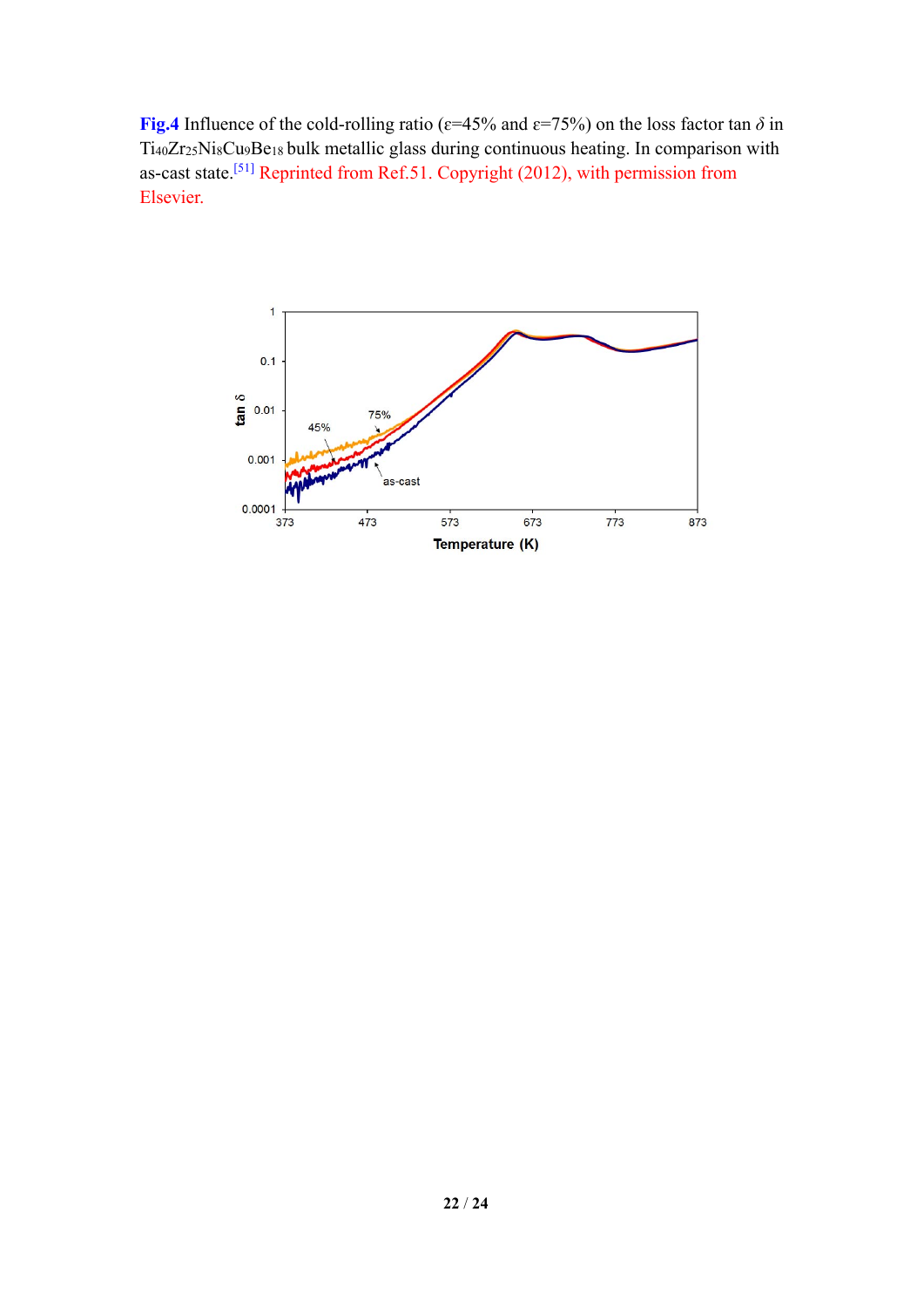**Fig.5 (a)** The emergence of two secondary relaxations in La<sub>56.16</sub>Ce<sub>14.04</sub>Ni<sub>19.8</sub>Al<sub>10</sub> metallic glass on the isochronal spectrum of mechancial spectrosopy;[86] **(b)** Temperature dependence of the slow β-relaxation and the fast β'-relaxation measured at frequencies of 1, 2, 4, 8 and 16 Hz for  $Ers<sub>5</sub>Co<sub>20</sub>Al<sub>25</sub>$  metallic glass;<sup>[87]</sup> **(c)** The schematic illustration of mechanisms of mechanical relaxations in amorphous alloy. The red atoms represent the active atoms, and atoms surrounded by green dash line represent flow units. [87] Reprinted from Ref. 87, with the permission of AIP publishing.







**(b)**



**(c)**